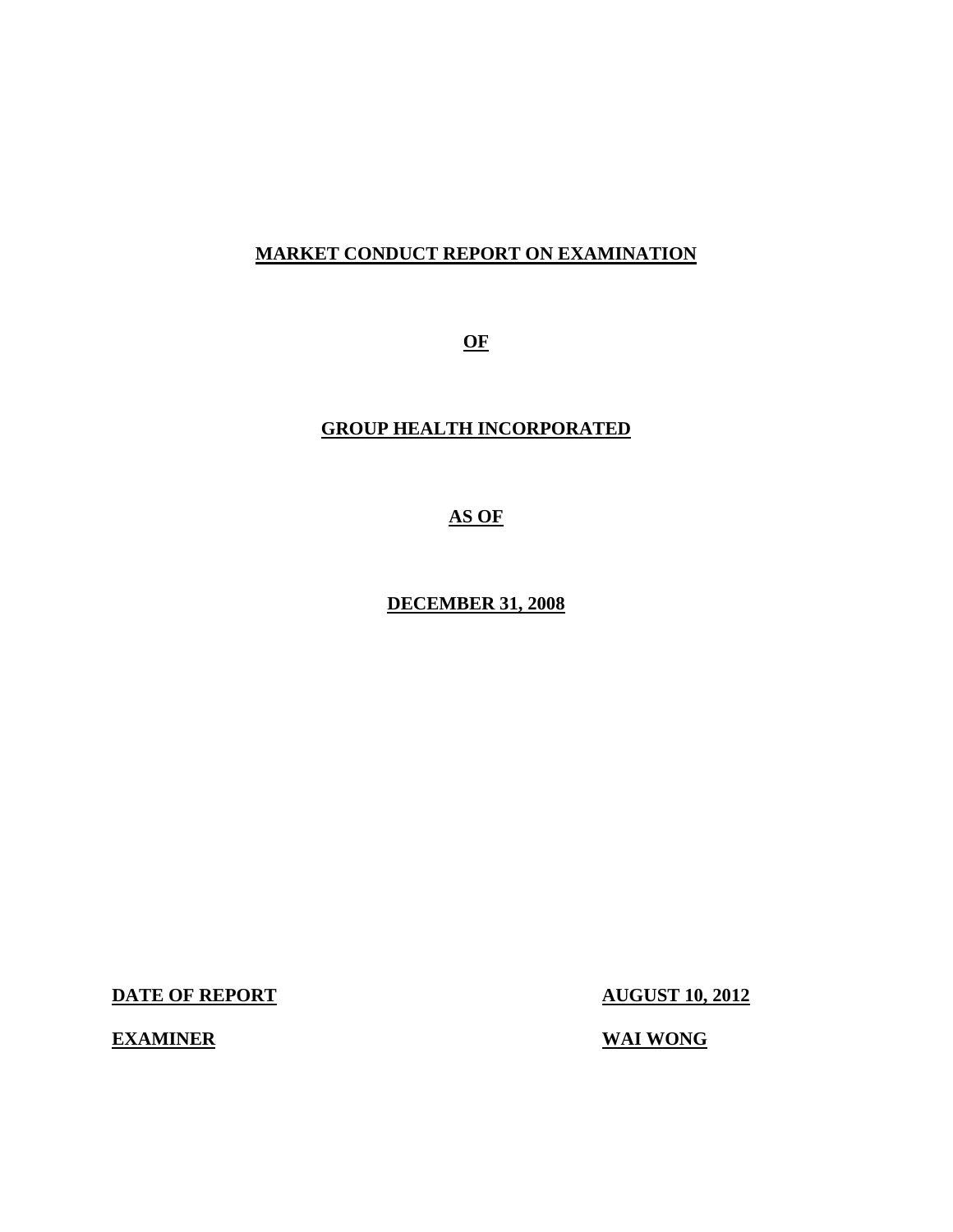## **TABLE OF CONTENTS**

| <u>ITEM NO.</u> |                                                                                                                                                                              | PAGE NO.             |
|-----------------|------------------------------------------------------------------------------------------------------------------------------------------------------------------------------|----------------------|
| 1.              | Scope of the examination                                                                                                                                                     | 3                    |
| 2.              | Description of the Plan                                                                                                                                                      | 3                    |
| 3.              | Claims processing                                                                                                                                                            | 5                    |
| 4.              | Timothy's Law claims processing                                                                                                                                              | 6                    |
| 5.              | Prompt Pay Law                                                                                                                                                               | 7                    |
| 6.              | Underwriting and rating                                                                                                                                                      | 11                   |
|                 | A. Healthy New York rates<br>B. Termination of policy beyond grace period<br>C. Healthy New York applications - small group<br>D. Healthy New York applications – direct pay | 11<br>12<br>14<br>15 |
| 7.              | Producers                                                                                                                                                                    | 15                   |
|                 | A. Licensing<br><b>B.</b> Commission payments                                                                                                                                | 15<br>17             |
| 8.              | Complaints                                                                                                                                                                   | 18                   |
| 9.              | Grievances                                                                                                                                                                   | 19                   |
| 10.             | Utilization review and appeals                                                                                                                                               | 19                   |
|                 | A. GHI<br><b>B.</b> CareCore<br>C. Value Options                                                                                                                             | 20<br>22<br>23       |
| 11.             | Compliance with prior report on examination                                                                                                                                  | 25                   |
| 12.             | Summary of comments and recommendations                                                                                                                                      | 30                   |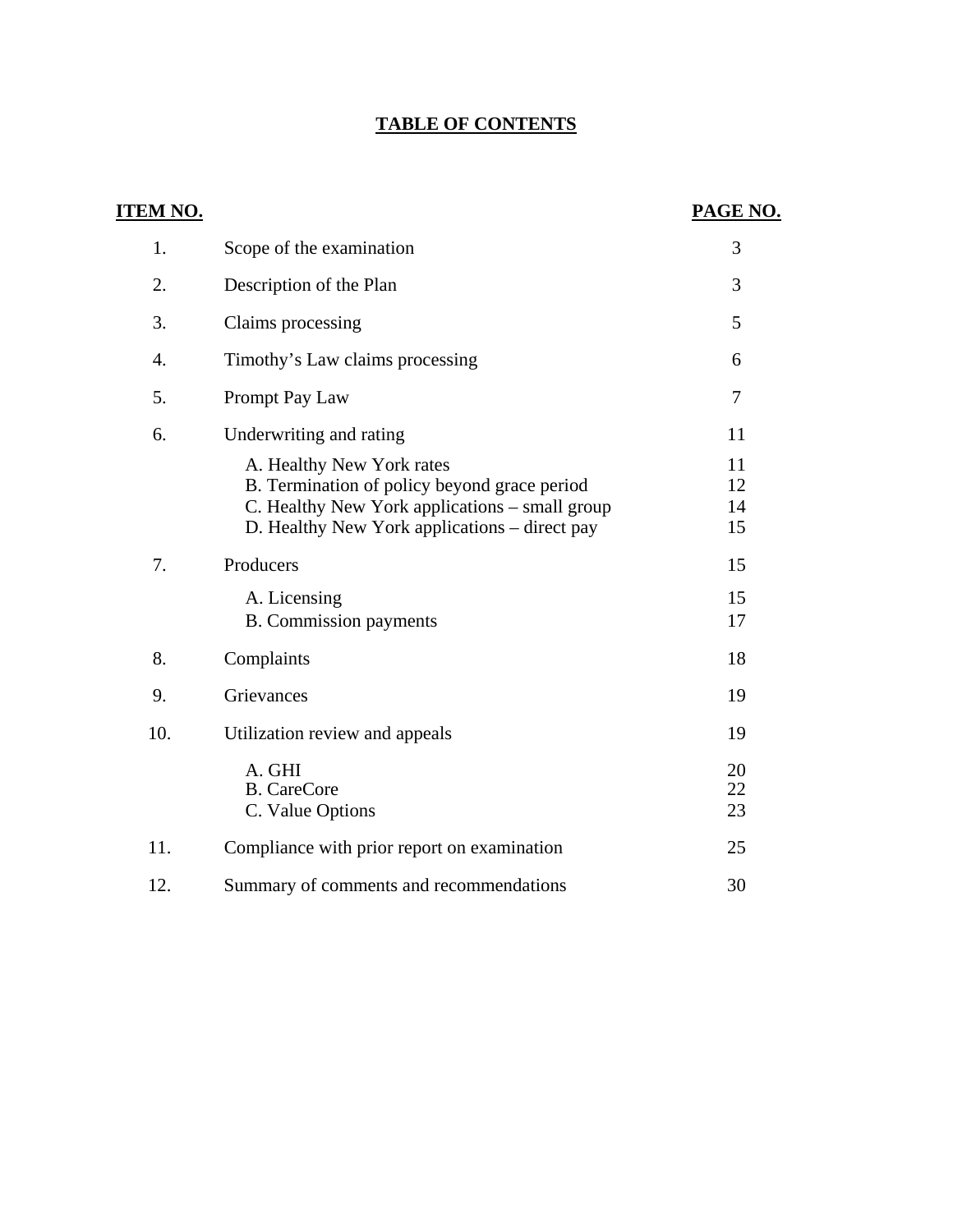

## NEW YORK STATE DEPARTMENT<sub>of</sub> FINANCIAL SERVICES

Andrew M. Cuomo Benjamin M. Lawsky Governor Superintendent Superintendent Superintendent Superintendent Superintendent Superintendent Superintendent

August 10, 2012

Honorable Benjamin M. Lawsky Superintendent of Financial Services Albany, New York 12257

Sir:

Pursuant to the provisions of the New York Insurance Law and acting in accordance with instructions contained in Appointment Number 30344, dated August 12, 2009, and annexed hereto, I have made a market conduct examination into the affairs of Group Health Incorporated, a health service corporation licensed under the provisions of Article 43 of the New York Insurance Law, as of December 31, 2008, and submit the following report thereon.

The examination was conducted at the home office of Group Health Incorporated, located at 55 Water Street, New York, New York.

Wherever the designations "the Plan" or "GHI" appear herein, without qualification, they should be understood to mean Group Health Incorporated.

Wherever the designation "the Department" appears herein, without qualification, it should be understood to indicate the New York State Department of Financial Services. On October 3, 2011, the New York State Insurance Department merged with the New York State Banking Department to become the New York State Department of Financial Services.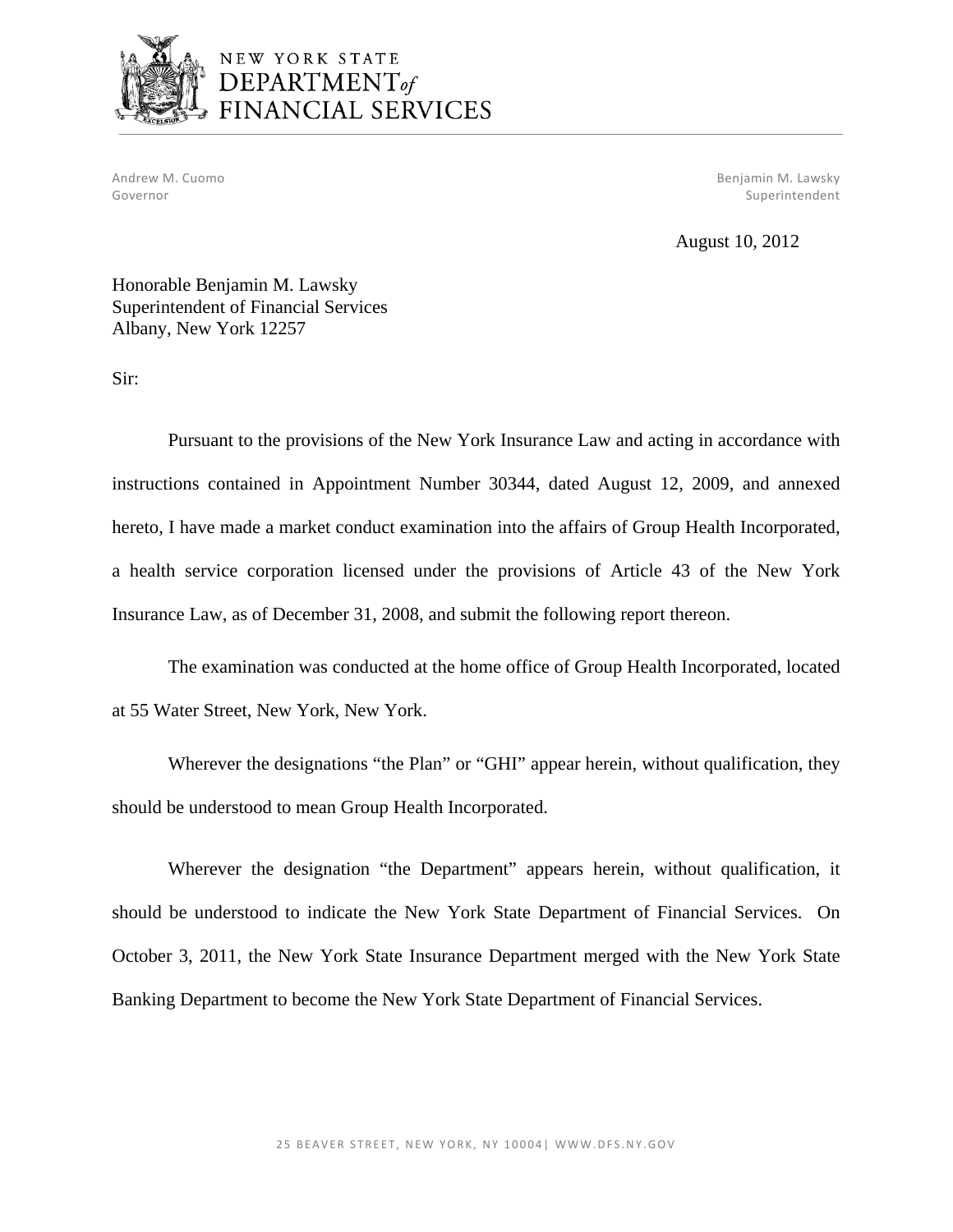Concurrent with this examination, an examination was conducted of the financial condition of Group Health Incorporated as of December 31, 2008. A separate report thereon has been submitted.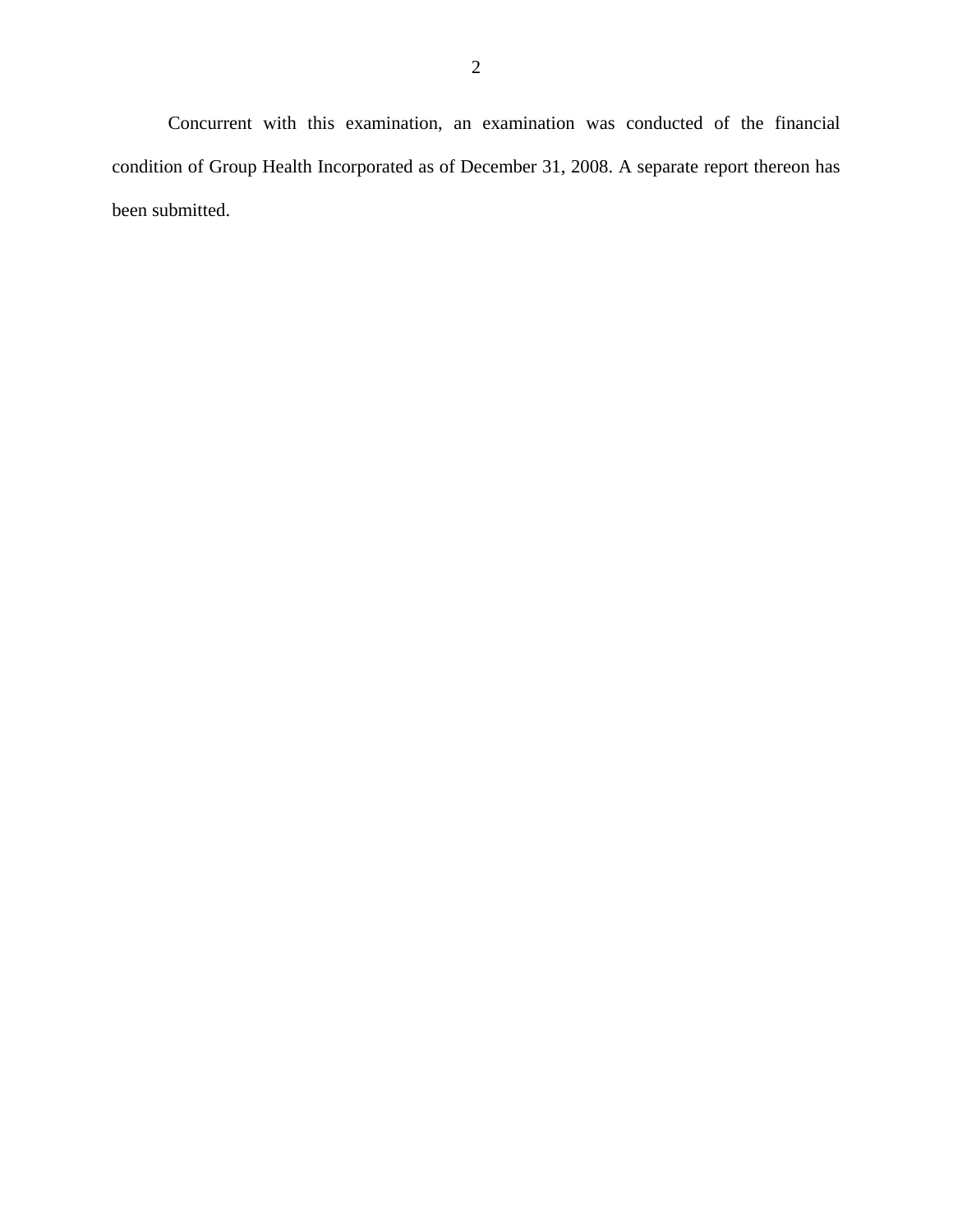#### **1. SCOPE OF THE EXAMINATION**

The previous market conduct examination was conducted as of December 31, 2003. This examination covers the five-year period January 1, 2004 to December 31, 2008, and was performed to review the manner in which GHI conducts its business practices and fulfills its contractual obligations to policyholders and claimants. Transactions subsequent to this period were reviewed where deemed appropriate by the examiner.

This report contains the significant findings of the examination and is confined to comments on those matters which involve departures from laws, regulations or rules, or which are deemed to require an explanation or description.

A review was also made to ascertain what actions were taken by the Plan with regard to comments and recommendations made in the prior report on examination.

#### 2. **DESCRIPTION OF THE PLAN**

GHI is a non-profit health service corporation licensed under the provisions of Article 43 of the New York Insurance Law. The Plan was originally incorporated as the Group Health Cooperative, Inc., and began operations on December 6, 1940. It was organized as a Consumer's Cooperative stock corporation under the provisions of Article VII of the Cooperative Corporation Law, for the purpose of furnishing medical expense indemnity insurance to its subscribers. On October 1, 1946, the name Group Health Insurance, Inc. was adopted and the Plan's operations became subject to the provisions of Article IX-C (re-codified as Article 43) of the New York Insurance Law. The change followed reincorporation as a membership corporation.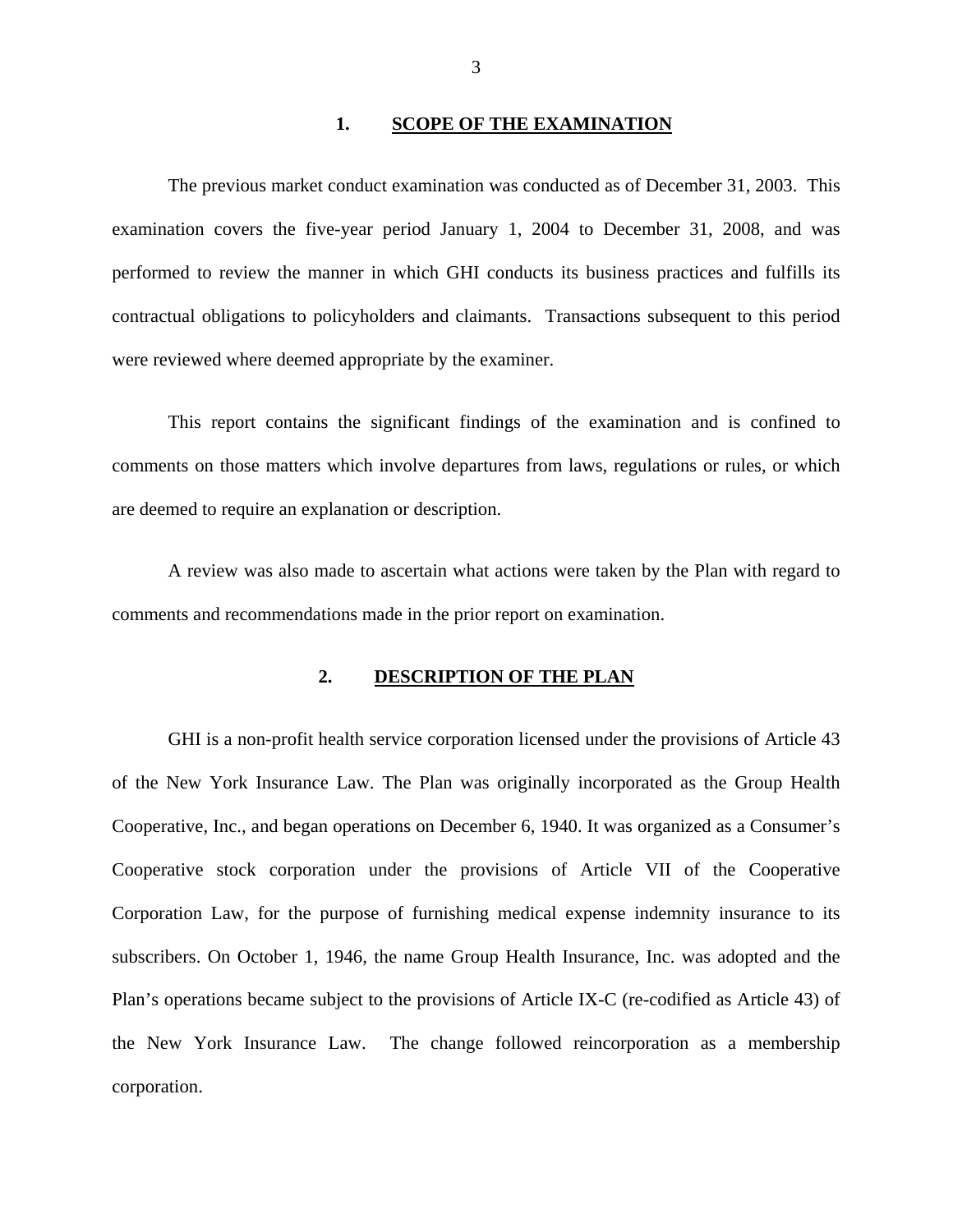Effective December 7, 1971, the Charter of Group Health Insurance, Inc., was amended pursuant to the provisions of Section 803 of the Not-For-Profit Corporation Law, changing the name to Group Health Incorporated ("GHI") and extending the powers of the corporation to include those of a health service corporation. On December 12, 1972, GHI merged with Group Health Dental Insurance, Inc., leaving GHI as the surviving corporation.

On June 1, 1999, GHI created a subsidiary, GHI HMO Select, Inc. ("the HMO"), a health maintenance organization licensed pursuant to Article 44 of the Public Health Law, concurrent with the purchase of the commercial business of WellCare of New York, a New York licensed health maintenance organization. GHI indirectly owns one hundred percent (100%) of the HMO, via GHI's wholly-owned subsidiary, GHI Services LLC.

GHI filed a "Restated Certificate of Incorporation" with the Department in 2006, as part of GHI's plan to pursue an affiliation with Health Insurance Plan of Greater New York ("HIP").

On November 15, 2006, having received regulatory approval from the New York State Insurance Department, the Board of Directors of GHI and HIP Foundation, Inc., the parent corporation of Health Insurance Plan of Greater New York, made the Foundation the sole corporate member of both companies. Also, on this date, the name of the Foundation was changed to EmblemHealth, Inc. ("Emblem"). HIP and GHI named an equal number of directors to the Board of EmblemHealth, Inc.

On March 31, 2007, the New York State Legislature passed legislation as part of the New York State Budget that would allow for the conversion of HIP and GHI into a for-profit public company. Such legislation paves the way toward allowing Emblem to become a profit-making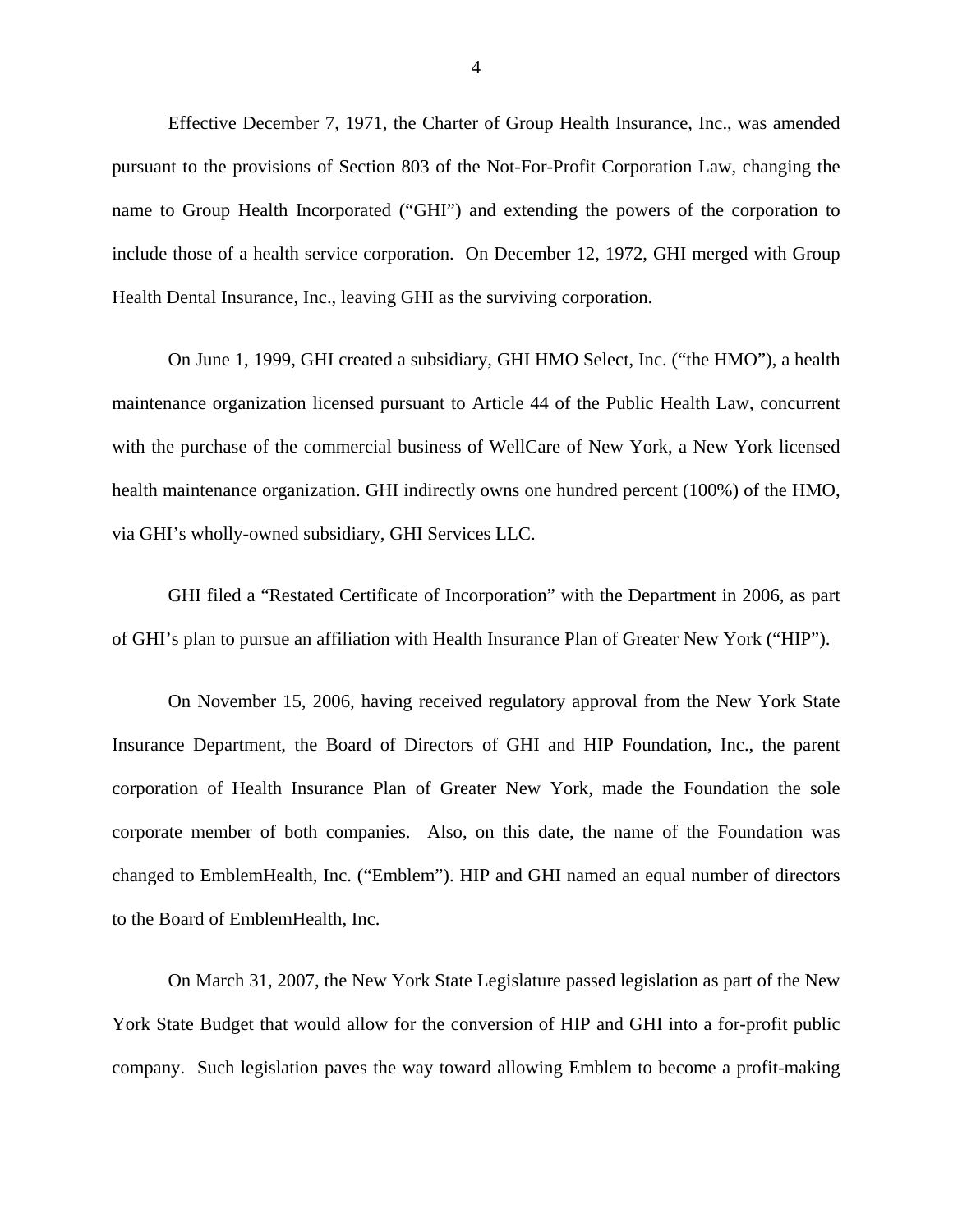<span id="page-6-0"></span>company that can raise capital through the issuance of stock. At the outset, that stock would belong to the State. To date, such conversion has not been effectuated.

#### **3. CLAIMS PROCESSING**

A review of GHI's claims was performed to identify errors in GHI's claim processing system that were occurring on a systematic basis and/or any procedures that GHI had in place that were not in compliance with the Insurance law and related Regulations.

Claims were selected by the examiner from a listing of overturned grievance or appeal cases that were settled during 2008. From a listing of 15,612 in-network medical grievances, 2,694 out-of-network medical grievances, 2,724 hospital grievances and 1,793 dental grievances, samples of twenty-three, nineteen, twenty and ten grievances, respectively, were randomly selected for review. During the process of reviewing the above items, the following was noted:

 There were two instances where GHI incorrectly denied payment for rental of a Continuous Passive Motion Device ("CPM") on an in-network claim. In September 2006, GHI implemented a change of payments for CPM rental devices from payment on a daily basis to payment on a flat monthly rate. Thus, providers who billed for multiple day rentals were only paid as a one day rental during the month with the other days being denied. GHI corrected this error in June 2008 and returned to paying on a daily basis for CPM rentals (which CMS guidelines had indicated were payable on a daily basis).

A review was also performed of improperly denied ambulance claims submitted to GHI by the Fire Department of New York ("FDNY"). These claims had been improperly denied due to an improper edit check by GHI's vendor I-Health. Working with the Department's Consumer Services Bureau, GHI reprocessed all the improperly denied claims as a mass adjustment.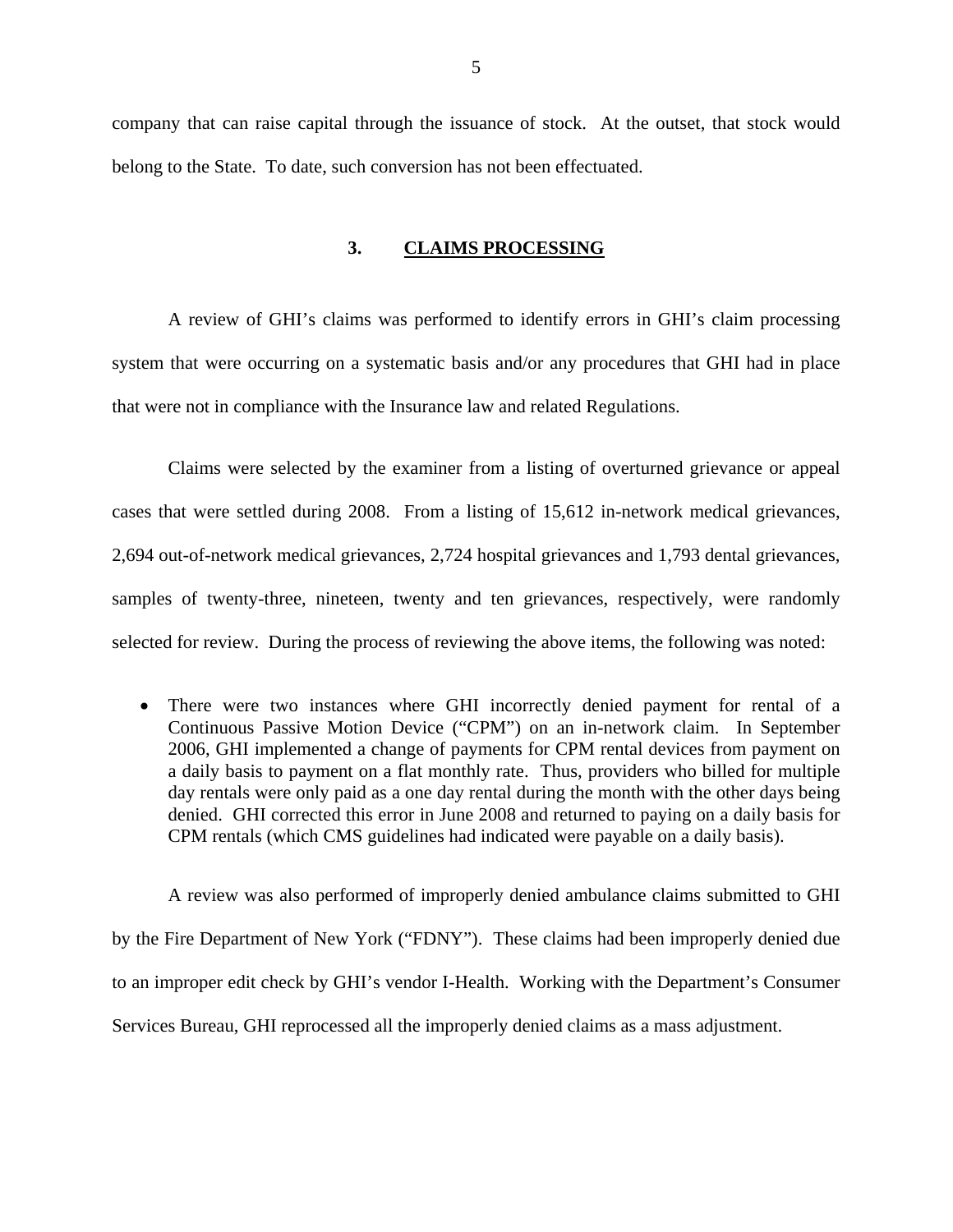<span id="page-7-0"></span>A listing of the reprocessed claims was provided by GHI to the Department. A sample of ten claims which were reprocessed but "Prompt Pay" interest had not been paid was reviewed to determine why the interest was not paid. Five of the claims were duplicate claims where interest had already been paid under another claim number. For the other five claims, GHI erroneously failed to pay interest. GHI could not pay interest on these claims because they were "non-par" claims and GHI's claim system could not automatically calculate interest on non-par claims for mass adjustments. The claims were initially reprocessed without the interest calculation, however such calculation was done outside of the claim system and properly paid.

It is recommended that GHI establish procedures that automatically calculate interest on mass adjusted non-par claims.

#### **4. TIMOTHY'S LAW CLAIMS PROCESSING**

The Department's Consumer Services Bureau found that GHI had failed to load the New York City Contract terms correctly in its claim system from July 1, 2007 to August 6, 2009. As a result, the cost sharing requirements of "Timothy's Law" (Section 4303(g) of the NYIL; Chapter 748 of the Laws of 2006) was only being applied to biologically based illnesses and not all mental illnesses, as required. This error affected 26,752 GHI members.

Subsequent to the examination date, GHI reprocessed all the affected Timothy's Law claims that did not involve deductibles by July 12, 2010 and those claims that involved deductibles by November 2, 2010. 96,053 claims were adjusted with a total payment of \$[2,573,987.54](https://2,573,987.54), of which [\\$103,803.31](https://103,803.31) was interest paid.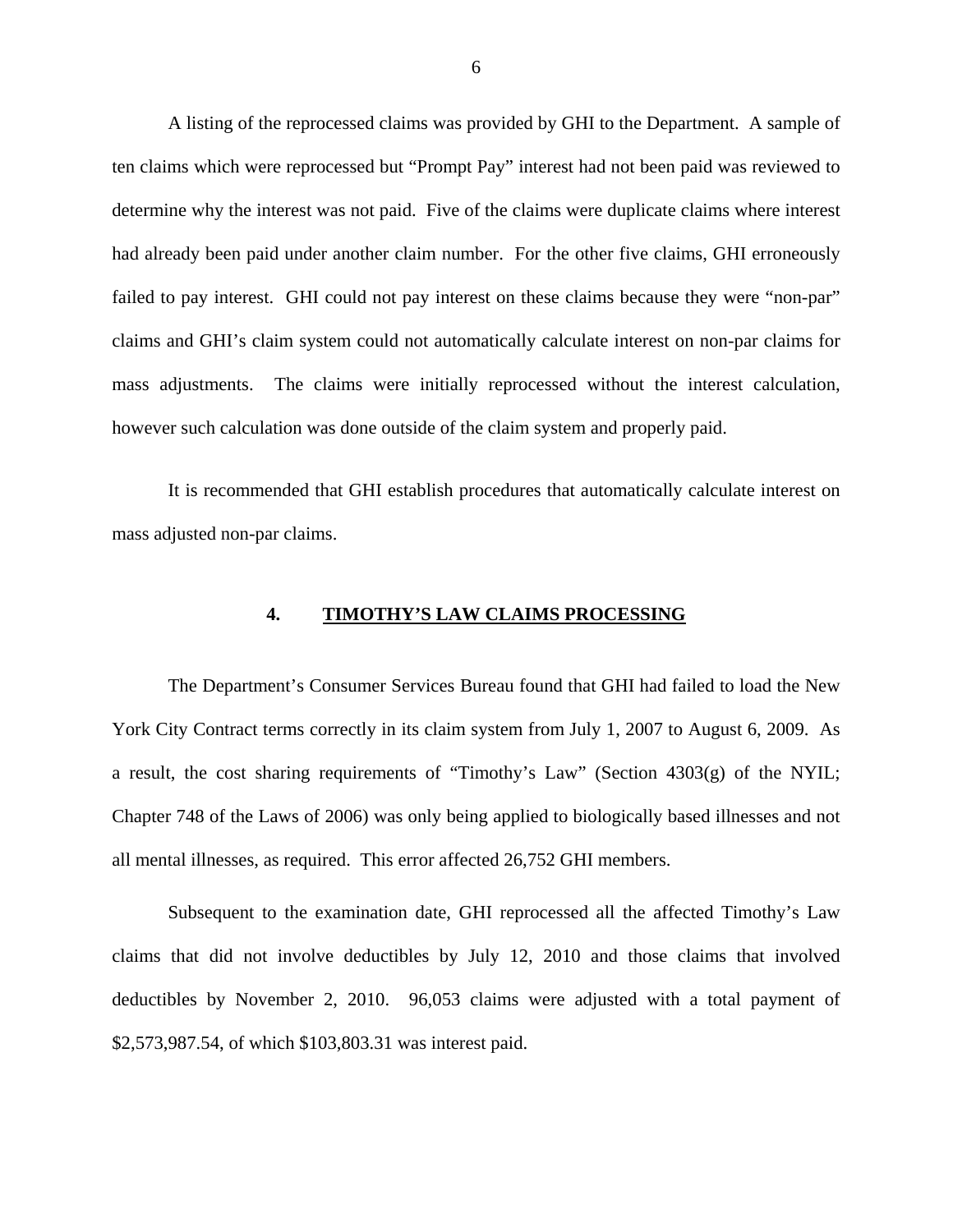#### **5. PROMPT PAY LAW**

<span id="page-8-0"></span>Section 3224-a of the New York State Insurance Law, "Standards for prompt, fair and equitable settlement of claims for health care and payments for health care services" (Prompt Pay Law), requires all insurers to pay undisputed claims within forty-five days of receipt. If such undisputed claims are not paid within forty-five days of receipt, interest may be payable.

Section 3224-a(a) of the New York Insurance Law states in part:

 or article forty-four of the public health law to pay a claim submitted by a fraudulently, such insurer or organization or corporation shall pay the claim to a "(a) Except in a case where the obligation of an insurer or an organization or corporation licensed or certified pursuant to article forty-three of this chapter… policyholder or person covered under such policy or make a payment to a health care provider is not reasonably clear, or when there is a reasonable basis supported by specific information available for review by the superintendent that such claim or bill for health care services rendered was submitted policyholder or covered person or make a payment to a health care provider within forty-five days of receipt of a claim or bill for services rendered."

Section 3224-a(c)(1) of the New York Insurance Law states in part:

 adhere to the standards contained in this section shall be obligated to pay to the greater of the rate equal to the rate set by the commissioner of taxation and  $\mathcal{C}(c)(1)$  ... Each claim or bill for health care services processed in violation of this section shall constitute a separate violation. In addition to the penalties provided in this chapter, any insurer or organization or corporation that fails to health care provider or person submitting the claim, in full settlement of the claim or bill for health care services, the amount of the claim or health care payment plus interest on the amount of such claim or health care payment of the finance for corporate taxes pursuant to paragraph one of subsection (e) of section one thousand ninety-six of the tax law or twelve percent per annum, to be computed from the date the claim or health care payment was required to be made. When the amount of interest due on such a claim is less than two dollars, an insurer or organization or corporation shall not be required to pay interest on such claim."

A sample of claims not adjudicated within 45 days of receipt by GHI was reviewed to determine whether such adjudication violated the timeframe requirement of Section 3224-a(a) of the New York Insurance Law and if interest was appropriately paid pursuant to Section 3224 a(c) of the New York Insurance Law. Accordingly, all claims that were not adjudicated within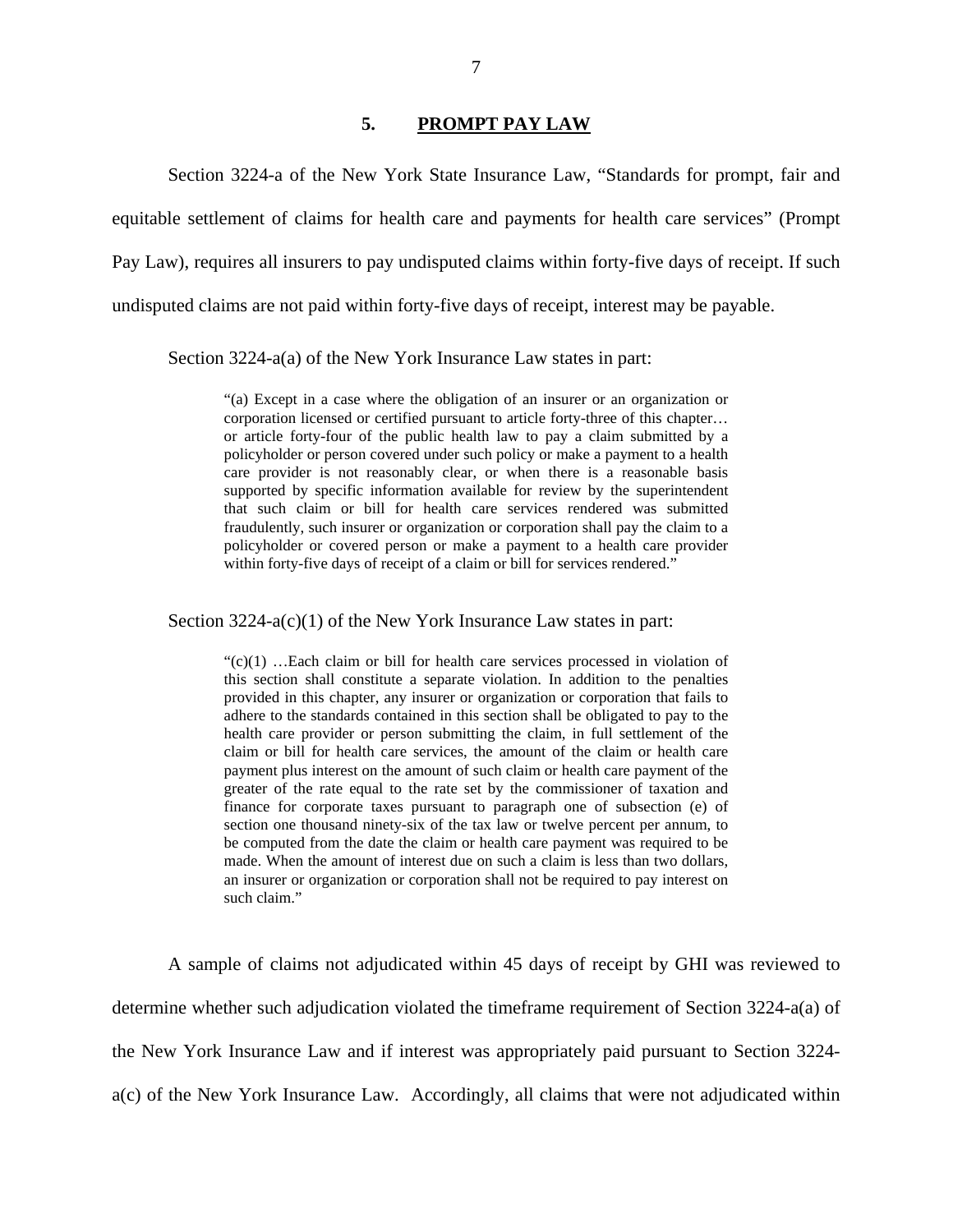45 days of receipt that were received during the period January 1, 2008 through December 31, 2008 were segregated. A statistical sample of this population was then selected to determine whether the claims were subject to interest, and whether such interest was properly calculated, as required by statute.

Section 3224-a(b) of the New York Insurance Law states in part:

 licensed or certified pursuant to article forty-three of this chapter or article forty- four of the public health law to pay a claim or make a payment for health care "In a case where the obligation of an insurer or an organization or corporation services rendered is not reasonably clear due to a good faith dispute regarding the eligibility of a person for coverage, the liability of another insurer or corporation or organization for all or part of the claim, the amount of the claim, the benefits covered under a contract or agreement, or the manner in which services were accessed or provided, an insurer or organization or corporation shall pay any undisputed portion of the claim in accordance with this subsection and notify the policyholder, covered person or health care provider in writing within thirty calendar days of the receipt of the claim…"

A sample of claims denied after 30 days of receipt by GHI was reviewed by the examiner to determine whether the denial violated the timeframe requirements of Section 3224-a(b) of the New York Insurance Law. Accordingly, all claims that were denied after 30 days of receipt that were received during the period January 1, 2008 through December 31, 2008, were segregated. A statistical sample of this population was then selected to determine whether the claims were in violation of Section 3224-a(b) of the New York Insurance Law.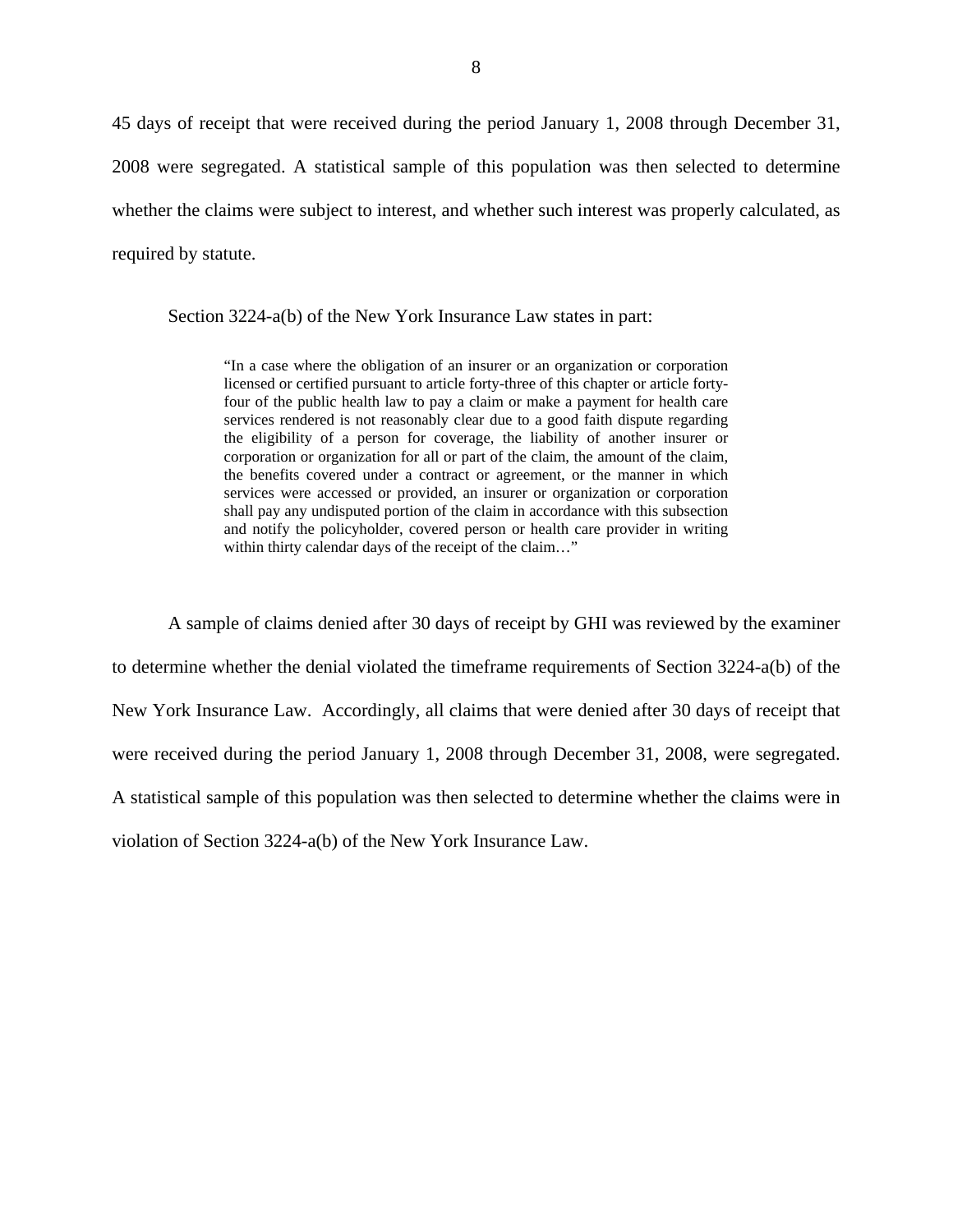The following charts illustrate Prompt Pay compliance as determined by this examination:

|                                                               | Medical<br>Claims | Hospital<br>Claims | Dental<br>Claims |
|---------------------------------------------------------------|-------------------|--------------------|------------------|
| Total population                                              | 18,328,046        | 757,628            | 842,877          |
| Population of claim transactions<br>adjudicated after 45 days | 126,859           | 17,362             | 9,239            |
| Sample size                                                   | 50                | 50                 | 50               |
| Number of transactions with violations                        | 29                | 34                 | 13               |
| Calculated violation rate                                     | 58%               | 68%                | 26%              |

## **Summary of Violations of Section 3224-a(a) of the NYIL**

## **Summary of Violations of Section 3224-a(c) of the NYIL**

|                                                                                     | Medical<br>Claims | Hospital<br>Claims | Dental<br>Claims |
|-------------------------------------------------------------------------------------|-------------------|--------------------|------------------|
| Total population                                                                    | 18,328,046        | 757,628            | 842,877          |
| Population of claim transaction paid past<br>45 days that are eligible for interest | 77,183            | 6,449              | 4,458            |
| Sample size                                                                         | 50                | 50                 | 50               |
| Number of transactions with violations                                              | −                 | 6                  | 3                |
| Calculated violation rate                                                           | 14%               | 12%                | 6%               |

## **Summary of Violations of Section 3224-a(b) of the NYIL**

|                                                         | Medical<br>Claims | Hospital<br><b>Claims</b> | Dental<br>Claims |
|---------------------------------------------------------|-------------------|---------------------------|------------------|
| Total population                                        | 18,328,046        | 757,628                   | 842,877          |
| Population of claim transactions denied<br>past 30 days | 11,369            | 819                       | 2,873            |
| Sample size                                             | 50                | 50                        | 50               |
| Number of transactions with violations                  | 10                | 45                        |                  |
| Calculated violation rate                               | 20%               | 90%                       | 2%               |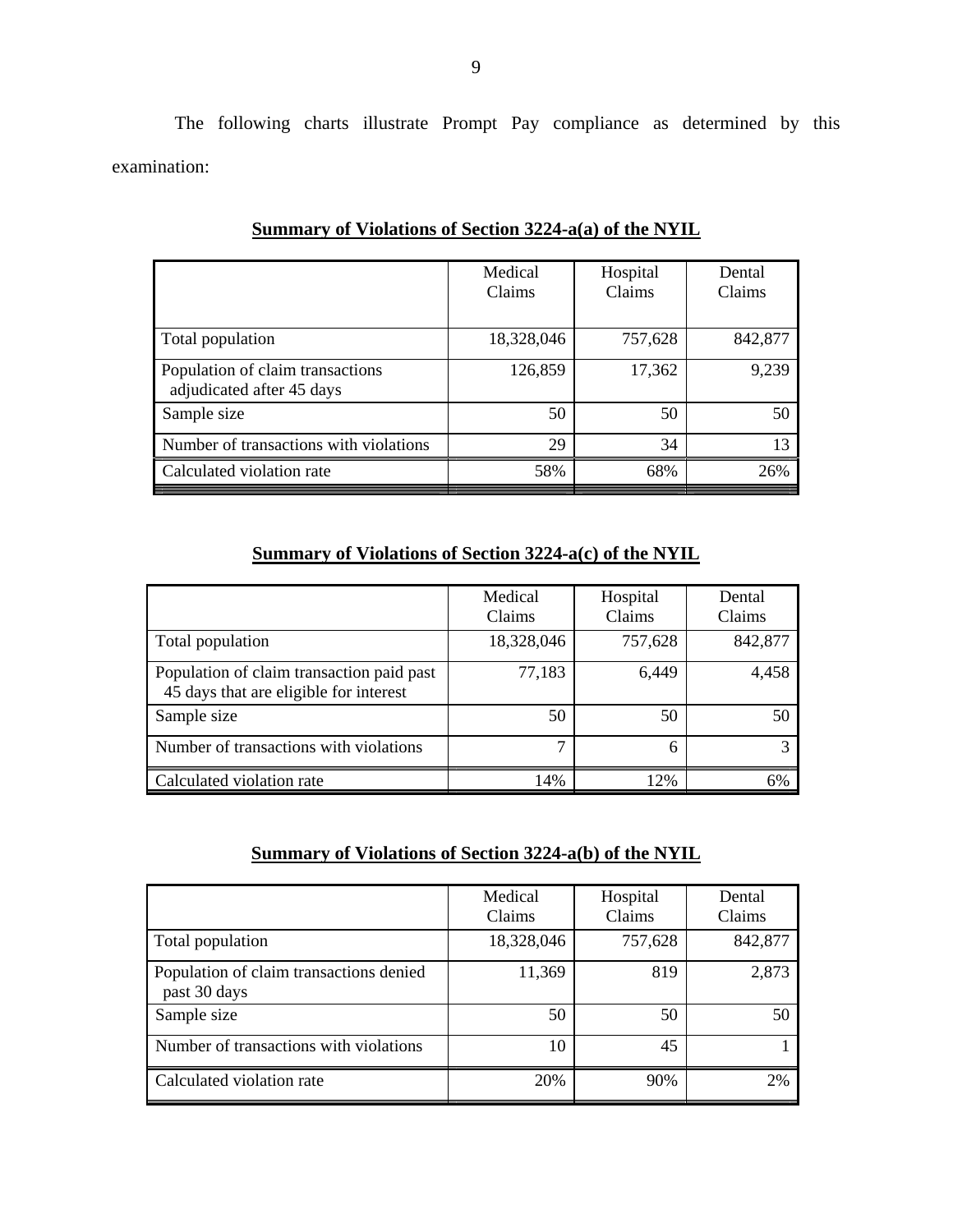It should be noted that the number of violations relates to the population of claims used for the sample, which consisted of only those claims adjudicated more than forty-five days after receipt; denied after thirty days of receipt; and those claims which incurred interest of two dollars or more based upon the examiner's calculations, that were received during the period January 1, 2008 through December 31, 2008. The aforementioned population of claims includes numerous transactions from the overall claims data received from GHI. The Department used its own methodology to select the claims included in the population.

The population of claims adjudicated after forty-five days from date of receipt for GHI consisted of 153,460 medical, hospital and dental claims out of 19,928,551 total medical, hospital and dental claims processed. The population of claims which incurred interest of two dollars or more consisted of 88,090 medical, hospital and dental claims out of 19,928,551 total medical and hospital claims processed. The population of claims that were denied over thirty days from date of receipt consisted of 15,061 medical, hospital and dental claims out of 19,928,551 total medical and hospital claims processed.

It is recommended that GHI take steps to ensure that the provisions of §3224-a(a) of the New York Insurance Law regarding the prompt payment of claims are fully implemented and complied with.

It is recommended that GHI take steps to ensure that the provisions of §3224-a(b) of the New York Insurance Law regarding the prompt payment of claims are fully implemented and complied with.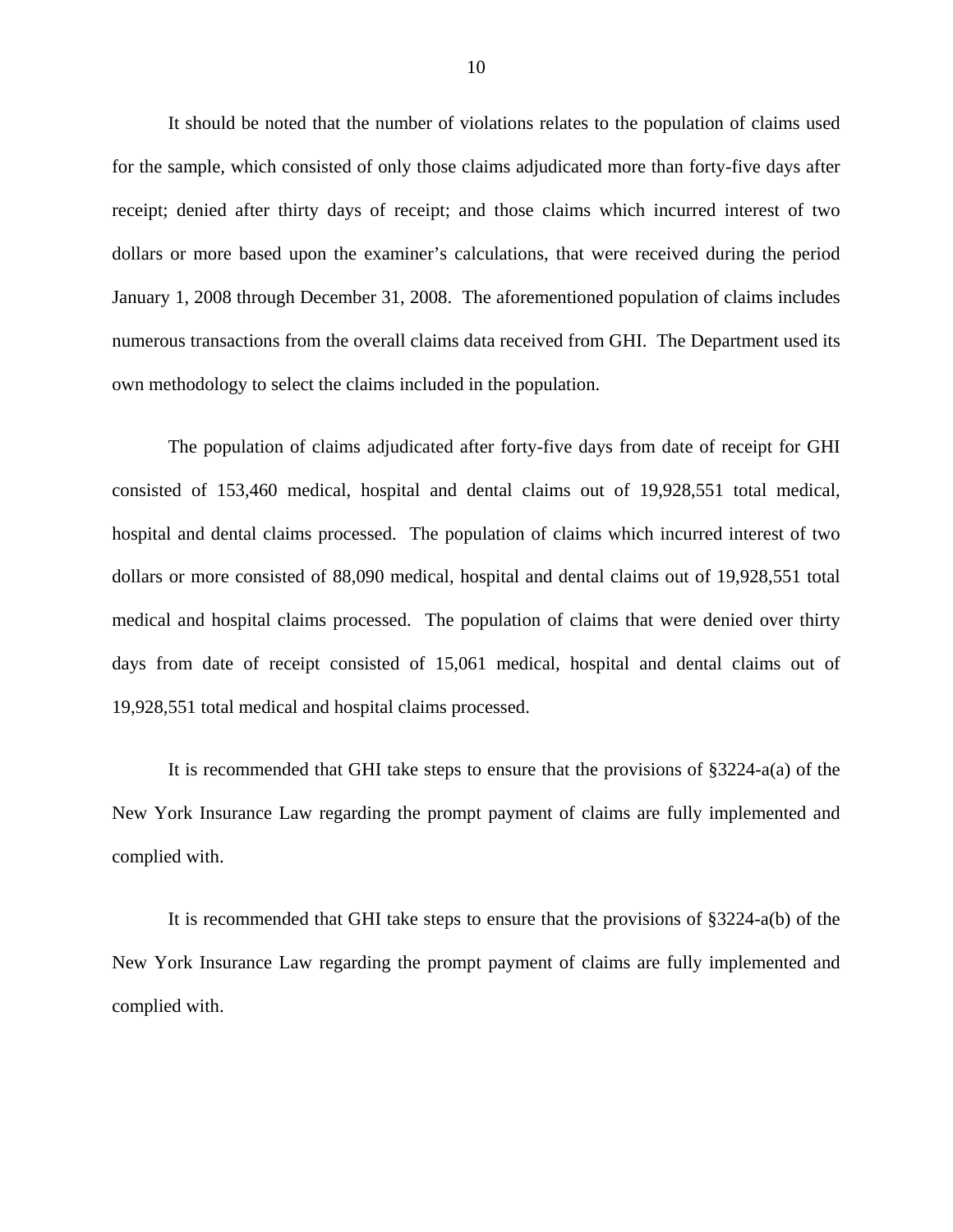<span id="page-12-0"></span>It is recommended that GHI take steps to ensure that the provisions of §3224-a(c) of the New York Insurance Law regarding the prompt payment of claims are fully implemented and complied with.

#### **6. UNDERWRITING AND RATING**

#### A. Healthy New York Rates

GHI provided the examiner with a listing of 1,113 Healthy New York policies that were issued or renewed during the period January 1, 2008 through December 31, 2008. A sample of fifteen files was selected for review. The files were reviewed to determine whether a recertification application was completed and signed, a rate increase notice was sent out at least 30 days prior to the effective date of the new rate and that the policyholder was billed with the correct new rates.

Section 4308(b) of the New York Insurance Law states in part:

"No corporation subject to the provisions of this article shall enter into any contract unless and until it shall have filed with the superintendent a schedule of the premiums or, if appropriate, rating formula from which premiums are determined, to be paid under the contracts and shall have obtained the superintendent's approval thereof..."

GHI failed to charge the correct rate for one small group Healthy New York policy due to a processing error in loading the rates for the group. This resulted in an undercharge of \$426.48 for 2008. The group was subsequently charged the correct rate for 2009.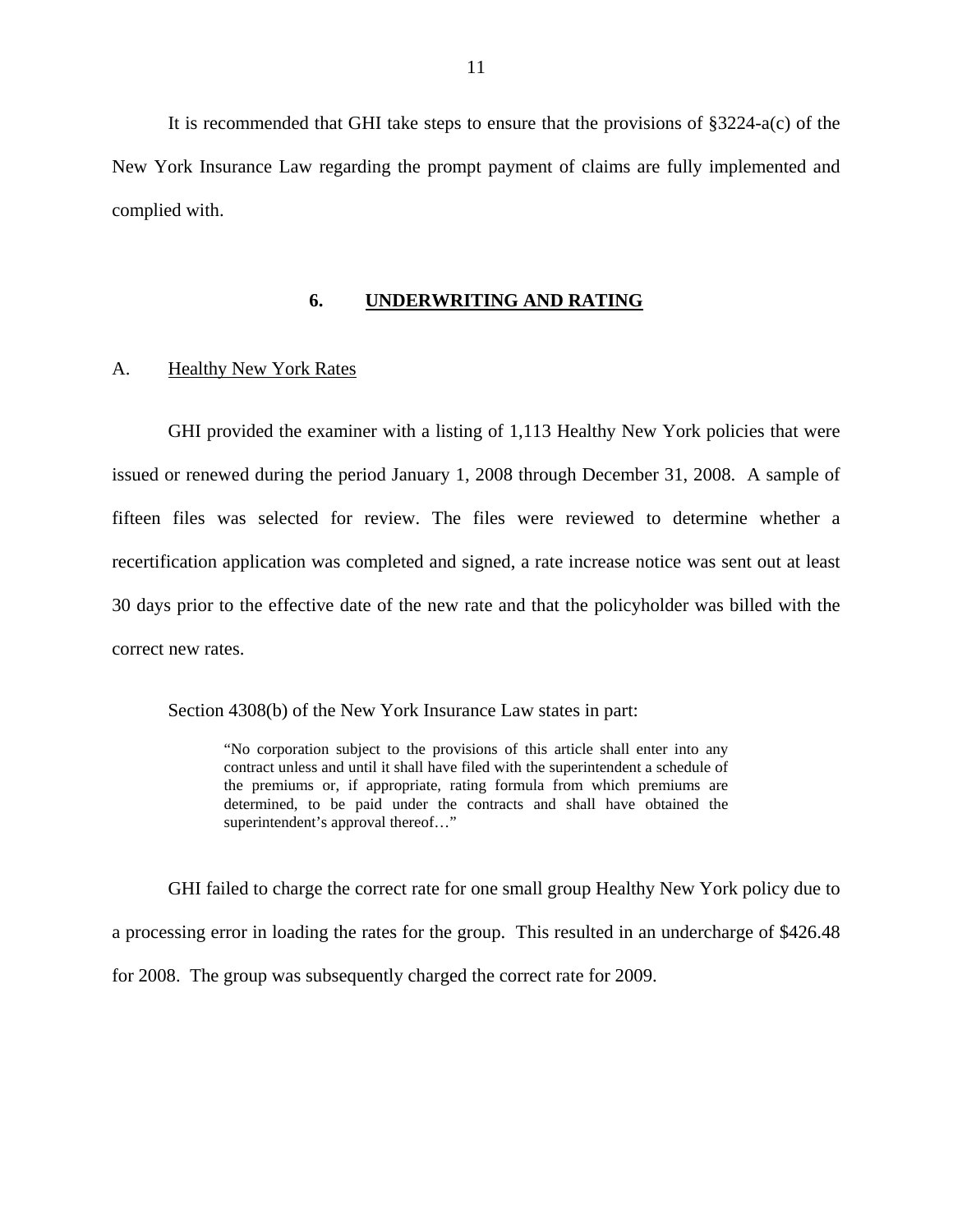<span id="page-13-0"></span>It is recommended that GHI ensures that correct rates are loaded for accurate billing and that GHI charges the correct rates to its policyholders in order to comply with Section 4308(b) of the New York Insurance Law.

#### B. Termination of Policy Beyond Grace Period

From a listing of 4,798 policies terminated during the period January 1, 2008 through December 31, 2008, a sample of 30 policies was reviewed. Of the 30 policies, 21 were terminated at the request of the subscriber or because there were no longer any active members in the group. Nine polices were terminated for non-payment.

Of the nine policies terminated for non-payment, three were terminated past the thirty day grace period, retroactive to the last date payment was made. All three policies were small group community rated policies. It was GHI's policy during the period under review, to pay claims during the grace period, however, upon termination, GHI attempted to recover payments made during the grace period using two vendors.

In cases of retroactive termination beyond the contract grace period, it is the opinion of the Department's General Counsel that in circumstances where a subscriber or group defaults on the payment of premiums and the insurer voluntarily extends credit by extending the grace period beyond a few business days to process the termination transaction, such insurer waives its rights to retroactively cancel the contract.

The Plan's contracts provide for a thirty (30) day grace period before termination for non-payment of premium.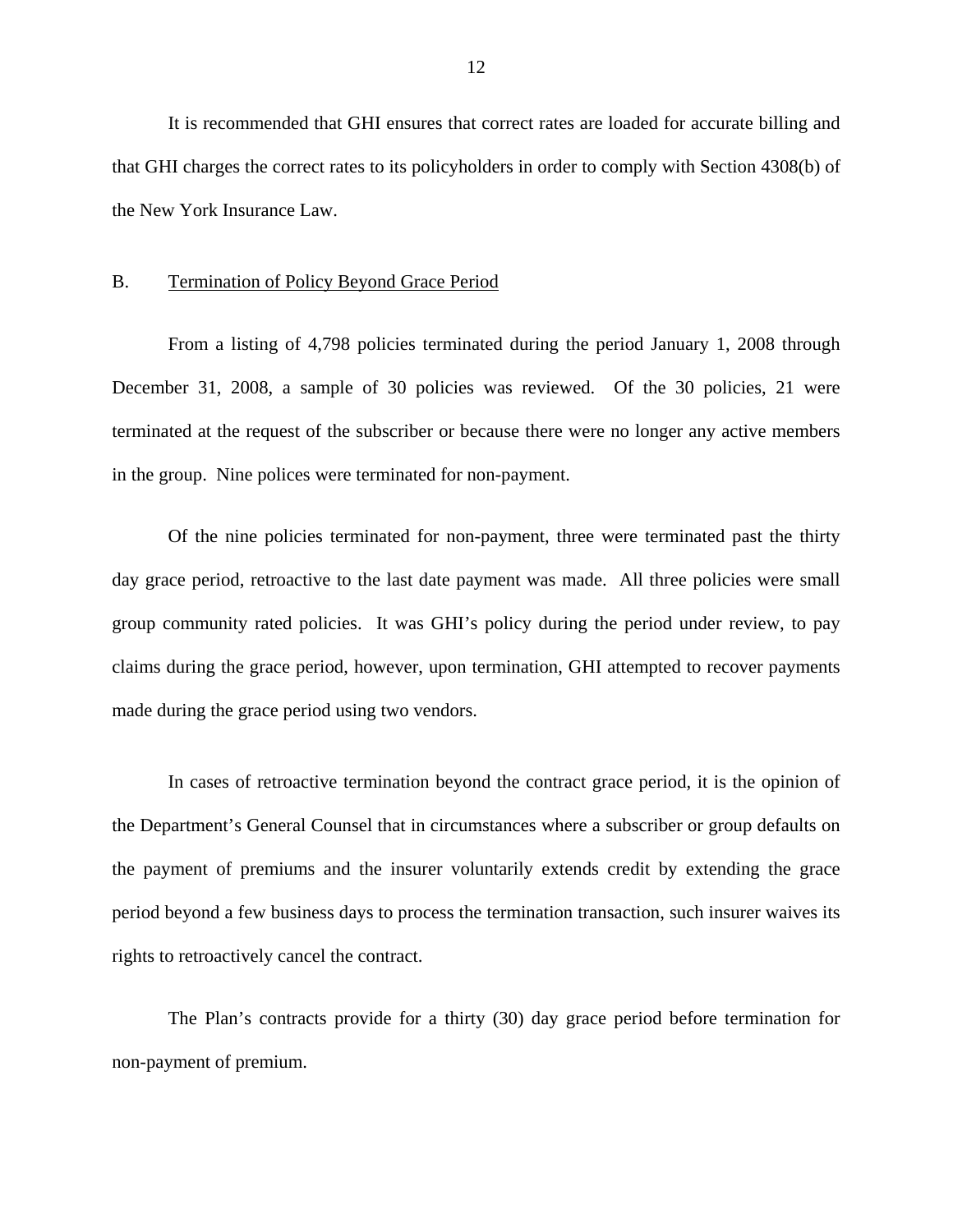Section 4235(k) of the New York Insurance Law states:

 seventeen of the labor law. Whenever any policy as described in this section "Whenever an insurer elects to terminate any policy as described in this section, such insurer shall include in his notification of intent to terminate such policy reference to the policyholder's responsibilities under section two hundred terminates as a result of a default in payment of premiums, the insurer shall notify the policyholder that termination has occurred or will occur and shall include in his notification reference to the policyholder's responsibilities under section two hundred seventeen of the labor law."

#### Section 4235(l) of the New York Insurance Law states:

"The superintendent shall promulgate rules and regulations concerning the method, manner and time for a policyholder to provide written notice of termination to the certificate holders as required by subdivision three of section two hundred seventeen of the labor law."

Parts 55.2(a) and (b) of Department Regulation No. 78 (11 NYCRR 55.2(a) and (b))

states:

"(a) An insurer who intends to terminate a group policy or contract of accident and health insurance issued to a policyholder, covering individuals who because of their employee status are certificate holders under a group policy shall give the policyholder at least 30 days prior written notice of its intent to terminate coverage. The notice to the policyholder shall set forth in detail the policyholder's obligation under the Labor Law, section 217, and under this Part, to notify each certificate holder resident in New York State of the intended termination of the group policy.

 (b) In its notice of intent to terminate coverage, the insurer shall set forth in full the rights of the certificate holders under the terminating policy as to coverage termination date, and such other rights of certificate holders as may exist under for illness, accident and treatment occurring prior to and subsequent to the the contract or policy (e.g., conversion rights).''

It is recommended that GHI comply with the provisions of Sections 4235(k) and 4235(l)

of the New York Insurance Law when terminating contracts for non-payment of premium.

It is recommended that GHI refrain from recovering claims from providers on affected

claims when the grace period is extended by GHI for a significant period beyond the thirty (30)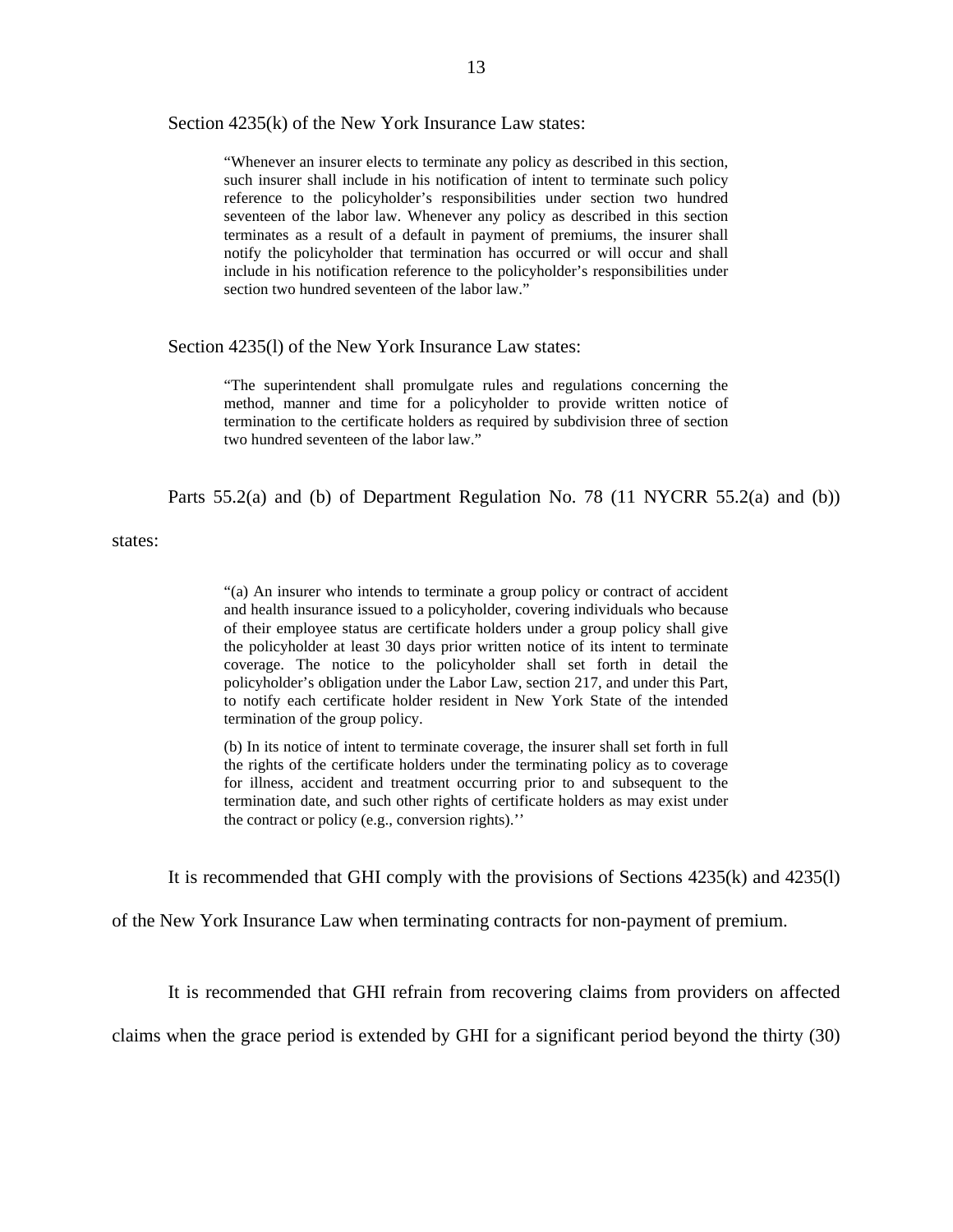<span id="page-15-0"></span>day grace period permitting the group and the members to reasonably believe GHI has waived termination of coverage for non-payment.

It is further recommended that GHI comply with the provisions of Department Regulation No. 78 relative to the requirements of termination notices of group policies or contracts of accident and health insurance.

## C. Healthy New York Applications – Small Group

From a population of 1,062 Healthy New York Small Group applications received from January 1, 2008 through December 31, 2008, a sample of seven applications was selected for review by the examiner.

Section 3201(b)(1) of the New York Insurance Law states in part:

"No policy form shall be delivered or issued for delivery in this state unless it has been filed with and approved by the superintendent as conforming to the requirements of this chapter and not inconsistent with law…"

The review found that three of the seven applications had outdated forms, which contained outdated premium rates. The rates on the form were lower than the actual rates charged to the insured.

It is recommended that GHI institutes procedures to ensure that the forms on its applications are up to date and contain the correct rates.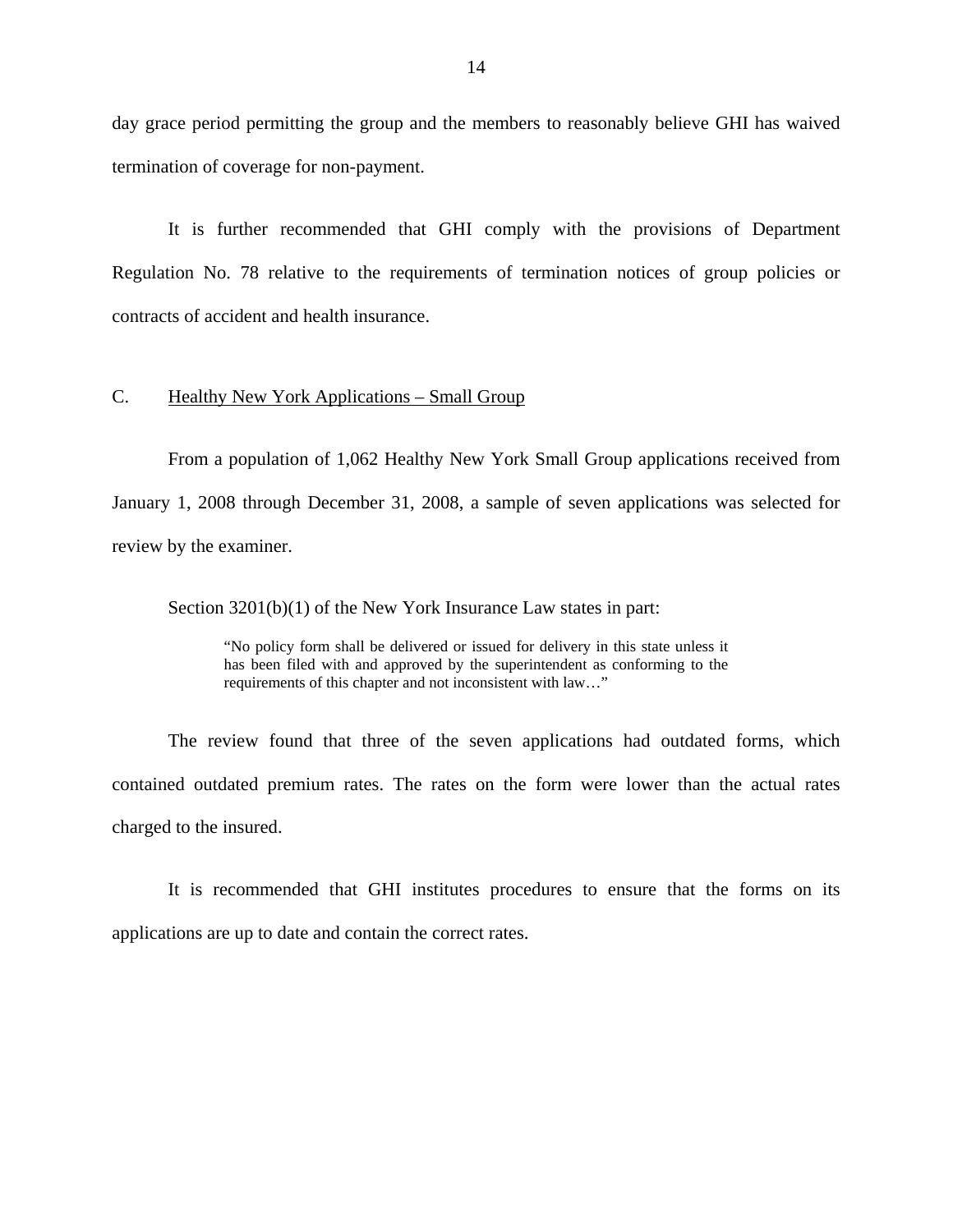<span id="page-16-0"></span>D. Healthy New York Applications – Direct Pay

From a population of 1,233 Healthy New York Direct Pay applications received from January 1, 2008 through December 31, 2008, a sample of five applications was selected for review by the examiner.

Section 243.2(b)(8) of Department Regulation No. 152 states:

"(b) Except as otherwise required by law or regulation, an insurer shall maintain:

 (8) Any other record for six calendar years from its creation or until after the filing of a report on examination or the conclusion of an investigation in which the record was subject to review."

GHI was unable to provide copies of the signature page and several sections of the application for one of the five applications reviewed.

It is recommended that GHI maintains documentation of its applications in compliance with the record retention timeframe prescribed by Section 243.2(b)(8) of Department Regulation No. 152.

## **7. PRODUCERS**

A. Licensing

A review was performed of GHI's agent terminations that occurred during the period January 1, 2004 through December 31, 2008. According to a file provided by GHI, the Plan terminated 1,358 agents during this period.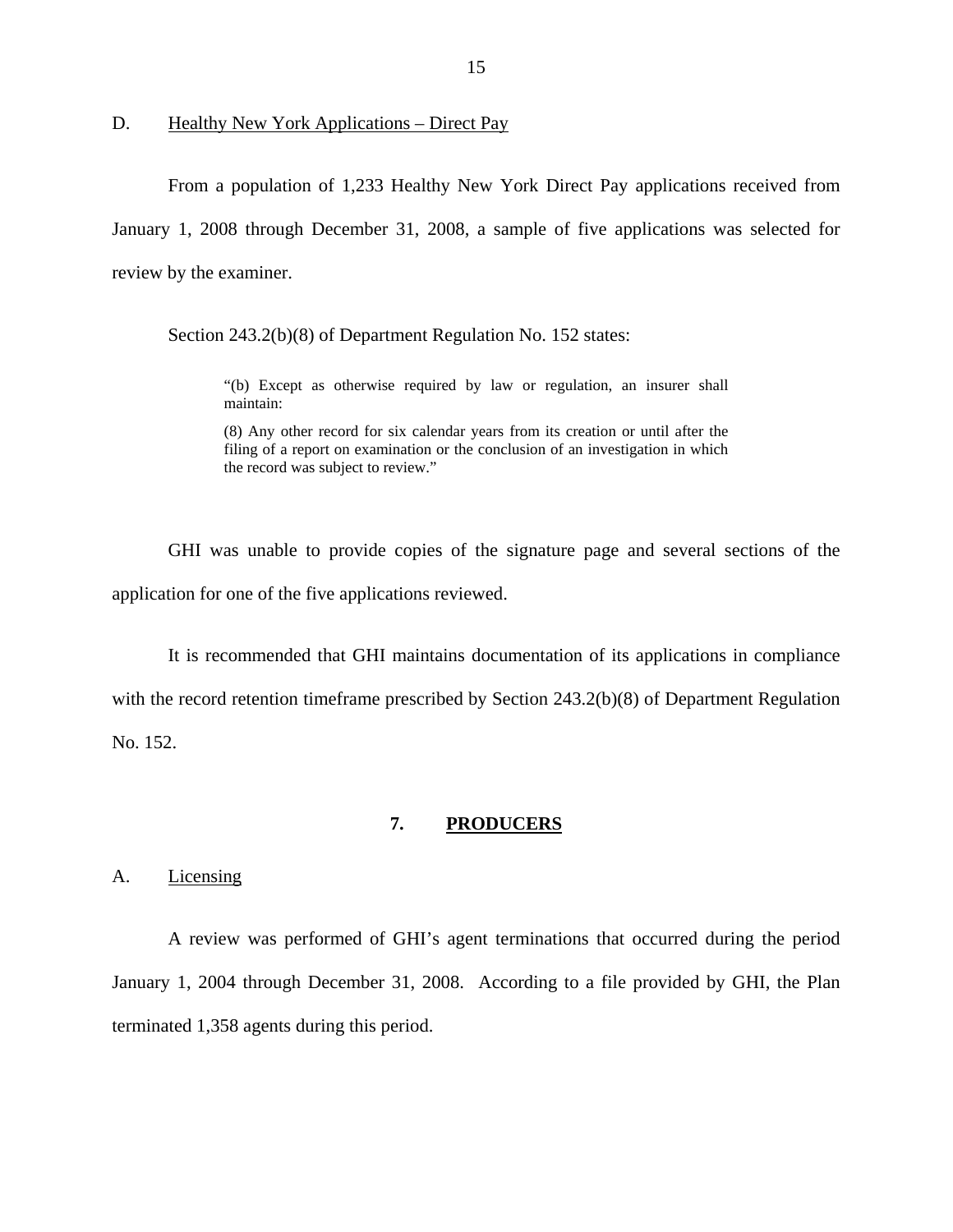#### Section 2112(d) of the New York Insurance Law states:

 set forth in subsection (a) of this section of any insurance agent licensed in this facts relative to such termination for cause. The insurer, fraternal benefit organization or insurance producer shall provide, within fifteen days after overnight delivery using a nationally recognized carrier. Every statement made "Every insurer, fraternal benefit society or health maintenance organization or insurance producer or the authorized representative of the insurer, fraternal benefit society, health maintenance organization or insurance producer doing business in this state shall, upon termination of the certificate of appointment as state, or upon termination for cause for activities as set forth in subsection (a) of section two thousand one hundred ten of this article, of the certificate of appointment, of employment, of a contract or other insurance business relationship with any insurance producer, file with the superintendent within thirty days a statement, in such form as the superintendent may prescribe, of the society, health maintenance organization, insurance producer or the authorized representative of the insurer, fraternal benefit society, health maintenance notification has been sent to the superintendent, a copy of the statement filed with the superintendent to the insurance producer at his, or her or its last known address by certified mail, return receipt requested, postage prepaid or by pursuant to this subsection shall be deemed a privileged communication."

There were 373 instances where the Department's Licensing Bureau did not have any record of an agent's termination by GHI.

For 356 of the 373 agents listed as terminated, GHI explained that when an agent's license has expired, GHI flags the agent as "terminated" in its Broker Master File System to stop commission payments from being generated and paid to an unlicensed agent. Once the agent who has been terminated on the Broker Master File system for an expired license provides proof of license renewal, the Broker Master file is updated with the agent's current license information and the termination date is removed. GHI does not report these flagged agents as terminated agents to the Department, since GHI does not consider these terminations to be official.

It was noted that among these 356 "flagged" agents, 171 had a termination date of June 30, 2005, and 184 had a termination date of June 30, 2007. It appears that GHI flagged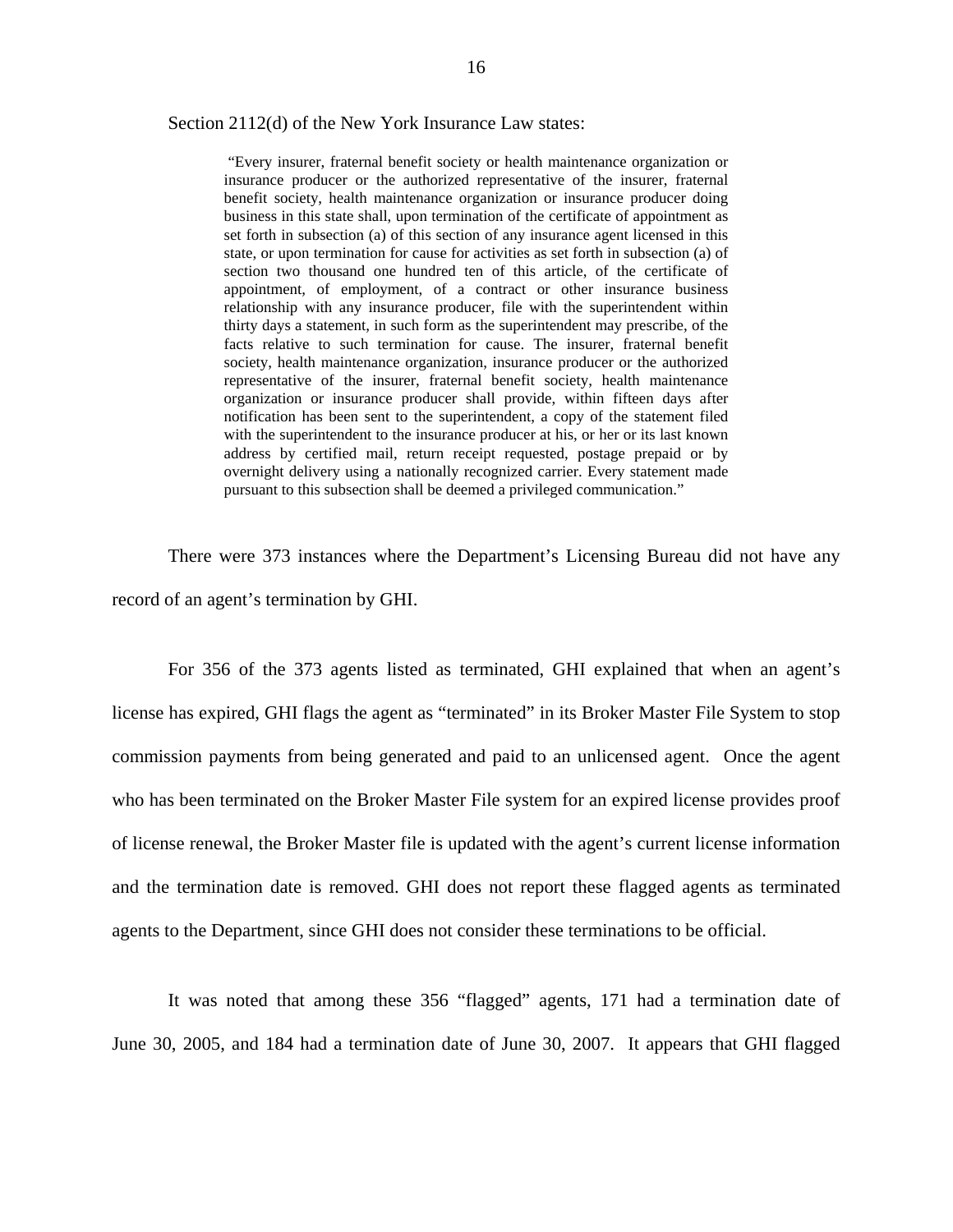<span id="page-18-0"></span>these agents indefinitely as terminated agents in its system until the agent provided the renewal license. These terminations were never made official.

It is recommended that GHI file all termination notices with the Department, in compliance with the requirements of Section 2112(d) of the New York Insurance Law.

It is also recommended that GHI create a separate identifier in its system for agents whose terminations are not official, to distinguish them from agents who were officially terminated.

It is recommended that GHI keep its listing of appointed agents current, and terminated agents who fail to submit a copy of their renewed license for an extended period of time.

### B. Commission Payments

From a listing of 290 payments made to agents in 2008, a sample of 16 payments was selected for review. One payment from each of the sixteen agents on the listing was reviewed.

There was one commission payment made in 2008 which was paid to an agent who had been terminated as of June 30, 2007. GHI was unable to explain why the payment was made. According to GHI, the payment which was issued on April 17, 2008, was not processed as part of the commission cycle.

GHI was unable to provide the check request so the reason for the check issuance could not be determined. GHI records indicate the check had not been cashed.

Department Regulation No. 152 (11 NYCRR 243) sets forth standards of retention of records by an insurer.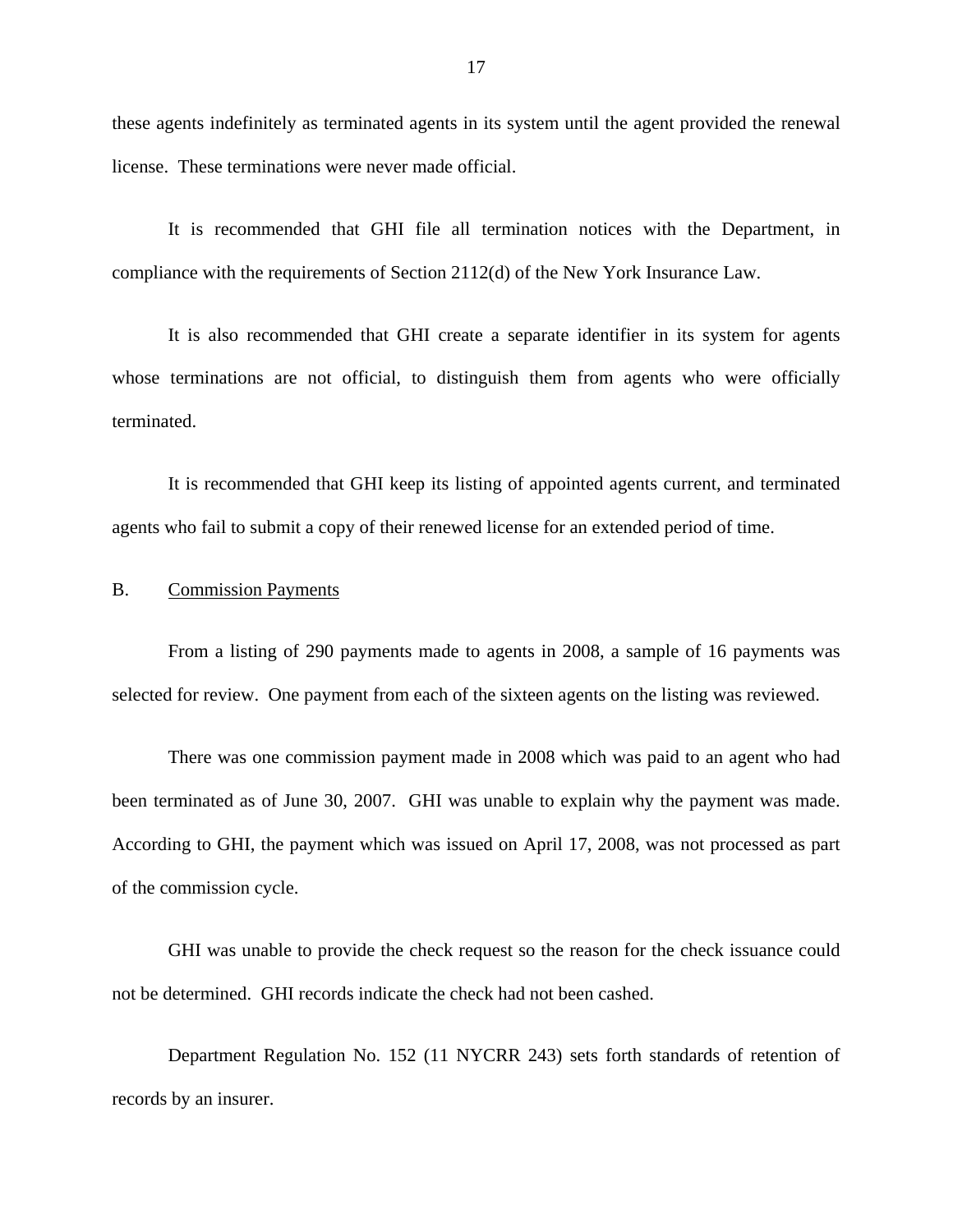<span id="page-19-0"></span>Part 243.2(b)(8) of Department Regulation No. 152 (11 NYCRR 243) states in part:

"(b) Except as otherwise required by law or regulation, an insurer shall maintain…

(8)Any other record for six calendar years from its creation or until after the filing of a report on examination or the conclusion of an investigation in which the record was subject to review."

It is again recommended that GHI comply with Part 243.2(b)(8) of Department

Regulation No. 152 by keeping its check request records for at least 6 years from creation.

## **8. COMPLAINTS**

A listing of 1,290 complaints filed against GHI and closed in 2008 was received from the

Department's Consumer Services Bureau. A sample of twenty complaints was reviewed by the

examiner.

Section 2404 of the New York Insurance Law states in part:

 section two thousand four hundred three of this article. In the event any person than fifteen business days, as part of an examination or investigation initiated by "The superintendent is empowered to examine and investigate into the affairs of any person in order to determine whether the person has violated or is violating does not provide a good faith response to a request for information from the superintendent, within a time period specified by the superintendent of not less the superintendent pursuant to this section relating to accident insurance, health insurance, accident and health insurance, or health maintenance organization coverage,…"

GHI failed to respond to the Department's request for additional information within

fifteen (15) business days on four (4) of the twenty (20) complaint files reviewed.

It is recommended that GHI respond to the Department within fifteen business days in

order to comply with the requirements of Section 2404 of the New York Insurance Law.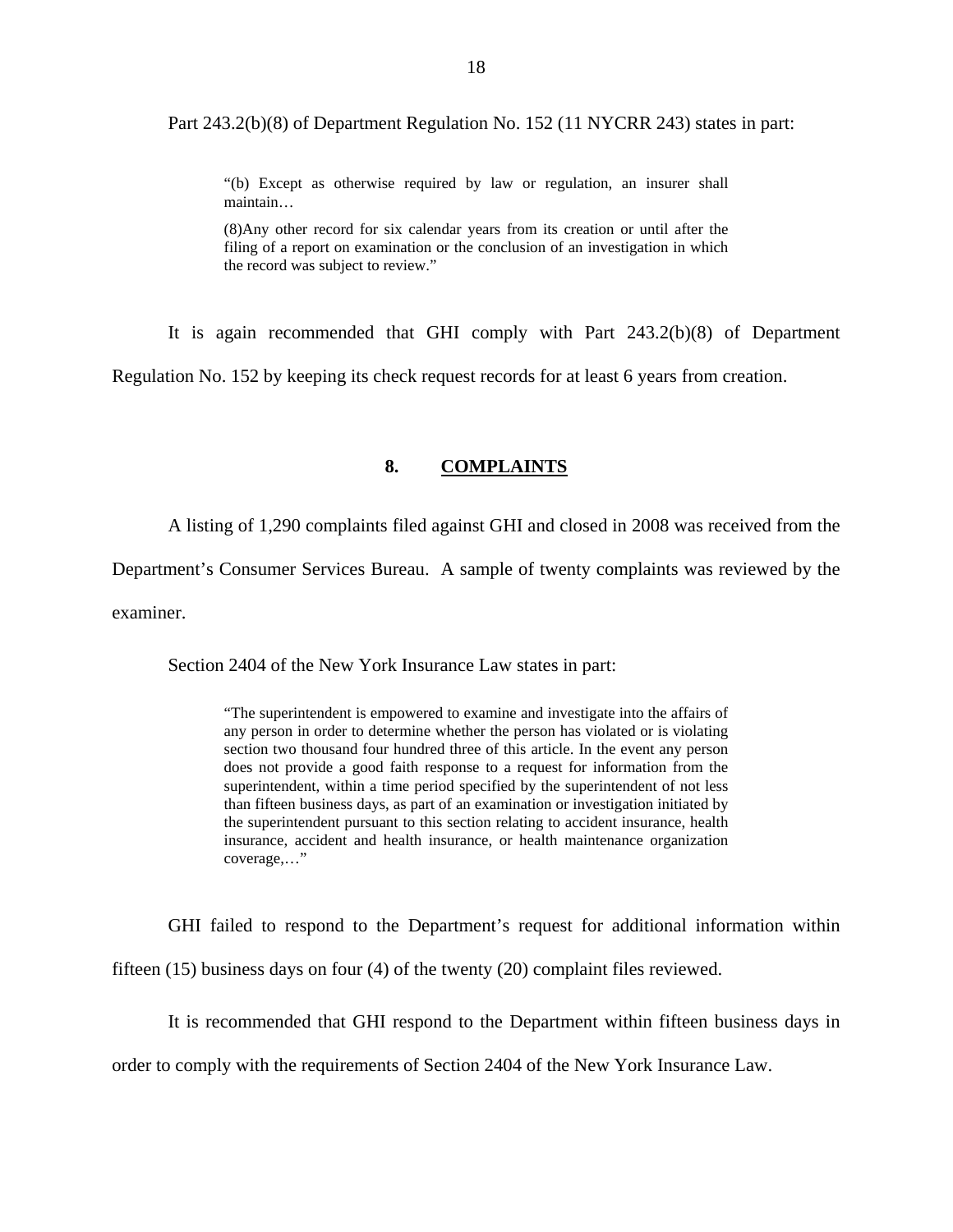#### **9 GRIEVANCES**

<span id="page-20-0"></span>A listing of 20,158 grievances closed in 2008 was received by the examiner from GHI. A sample of fifteen (15) grievances was reviewed. The Plan's internal grievance policy and procedures and the sample files were reviewed to determine compliance with GHI's internal guidelines and contract provisions. GHI's grievance policy and procedures are, for the most part, similar to the Department of Health's requirements for health maintenance organizations.

The examiner found that for seven (7) of the fifteen (15) Grievance files, GHI failed to send an acknowledgement letter within fifteen (15) business days, as required by GHI's internal Grievance procedures.

It is recommended that GHI comply with its Grievance procedures and acknowledge all filed Grievances, in writing, within fifteen (15) business days.

#### **10. UTILIZATION REVIEW AND APPEALS**

Sections 4902, 4903 and 4904 of the New York Insurance Law set forth the minimum utilization review program standards, requirements of utilization review determinations for prospective, concurrent and retrospective reviews, and appeals of adverse determinations by utilization review agents respectively, for companies licensed under Article 43 of the New York Insurance Law.

For the period January 1, 2008 through December 31, 2008, GHI provided the examiner with utilization review and utilization review appeal logs for cases involving GHI and several of its delegated entities. GHI delegates to certain of its contracted providers, utilization review and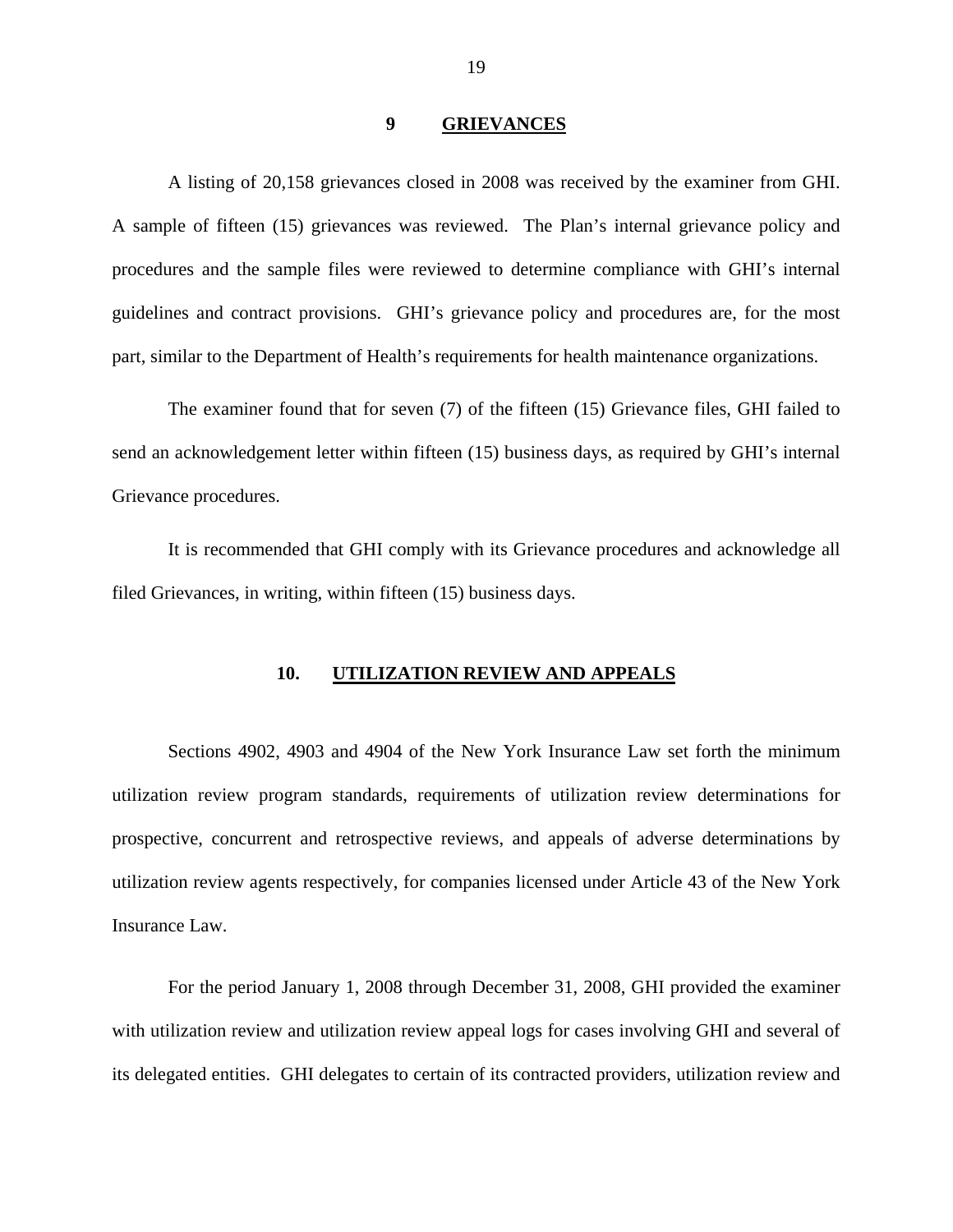<span id="page-21-0"></span>utilization review appeal responsibilities. These contracted providers include: CareCore, Palladium, Value Options and Express Scripts. Utilization review and utilization review appeal cases conducted by GHI and the above contracted providers were reviewed.

A. GHI

From a population of 30,494 prospective utilization review cases resolved during January 1, 2008 to December 31, 2008, twenty (20) utilization review files were reviewed.

Section 4903(b) of the New York Insurance Law states:

"A utilization review agent shall make a utilization review determination involving health care services which require pre-authorization and provide notice of a determination to the insured or insured's designee and the insured's health care provider by telephone and in writing within three business day of receipt of the necessary information."

Three (3) out of the twenty (20) cases reviewed were found to be in violation of Section 4903(3)(b) of New York Insurance Law; for failure to provide the determination within three (3) business days.

It should be noted that the three cases in question were considered "pre-determinations" under a contract covering New York City employees. Pre-determinations are cases where a pre-authorization is not required by GHI for a procedure, but an authorization request is still submitted to GHI by the provider. Since GHI considers these cases voluntary pre-authorizations the prospective utilization review time frames of Article 49 of the Insurance Law are not strictly observed.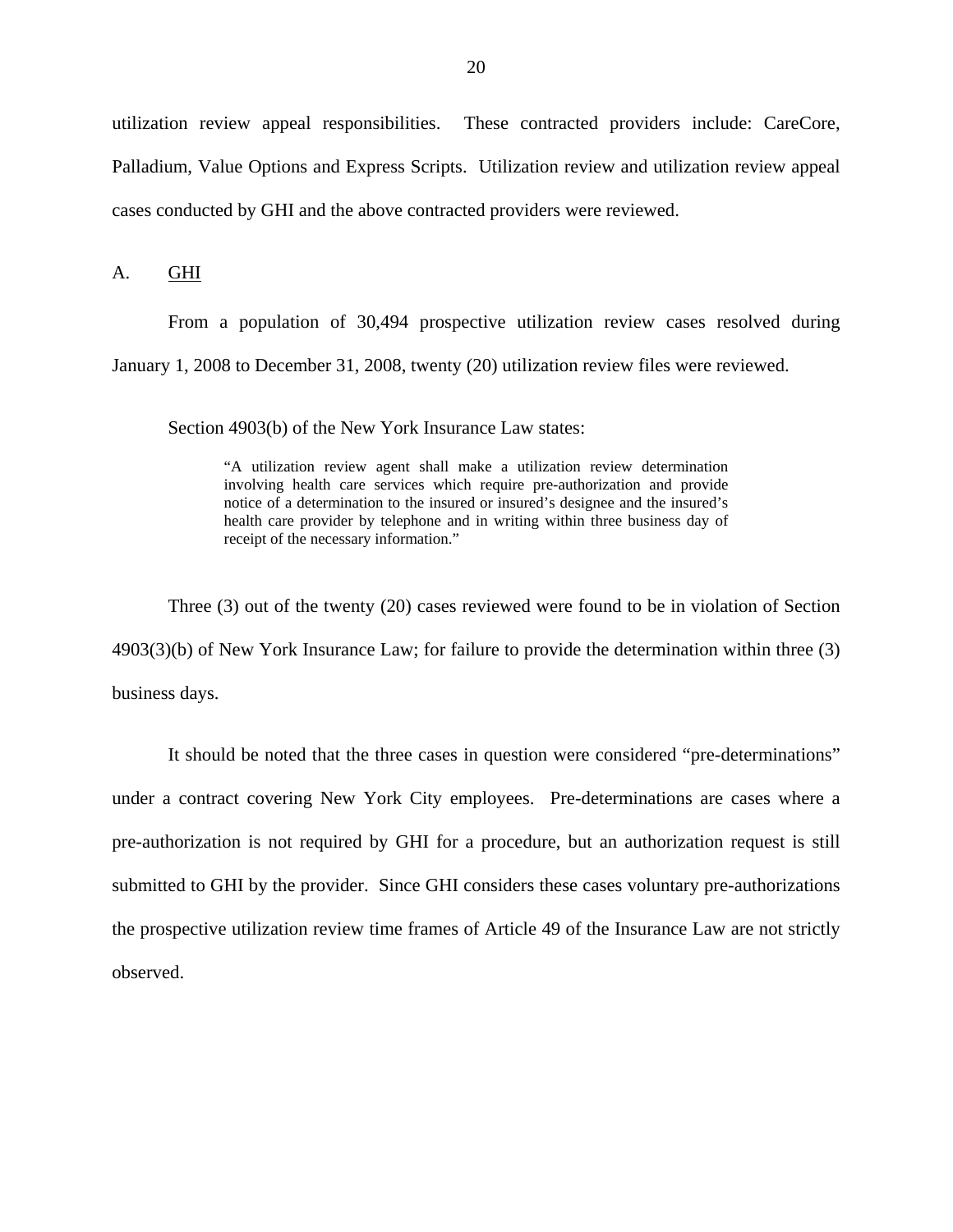It is the Department's position that even in cases where GHI does not require preauthorizations, if a voluntary request for utilization review is submitted, GHI is required to abide by the prospective review time frames in Article 49 of the New York Insurance Law.

One (1) out of the twenty (20) cases reviewed was found to be in violation of Section 4903(b) of New York Insurance Law, when GHI failed to provide written notification to the enrollee or their representative of the determination.

It is recommended that GHI comply with Section 4903(b) of the New York Insurance Law and provide the determination notice within three (3) business days.

It is also recommended that GHI comply with Section 4903(b) of the New York Insurance Law and provide verbal notification to the enrollee or their representative and their health care provider of the determination.

From a population of 34,744 concurrent utilization review cases resolved during January

1, 2008 to December 31, 2008, twenty (20) utilization review files were reviewed.

Section 4903(c) of the New York Insurance Law states:

 with respect to home health care services following an inpatient hospital this subsection, a utilization review agent shall not deny, on the basis of medical "A utilization review agent shall make a determination involving continued or extended health care services, additional services for an insured undergoing a course of continued treatment prescribed by a health care provider, or home health care services following an inpatient hospital admission, and shall provide notice of such determination to the insured or the insured's designee, which may be satisfied by notice to the insured's health care provider, by telephone and in writing within one business day of receipt of the necessary information except, admission, within seventy-two hours of receipt of the necessary information when the day subsequent to the request falls on a weekend or holiday. Notification of continued or extended services shall include the number of extended services approved, the new total of approved services, the date of onset of services and the next review date. Provided that a request for home health care services and all necessary information is submitted to the utilization review agent prior to discharge from an inpatient hospital admission pursuant to necessity or lack of prior authorization, coverage for home health care services while a determination by the utilization review agent is pending."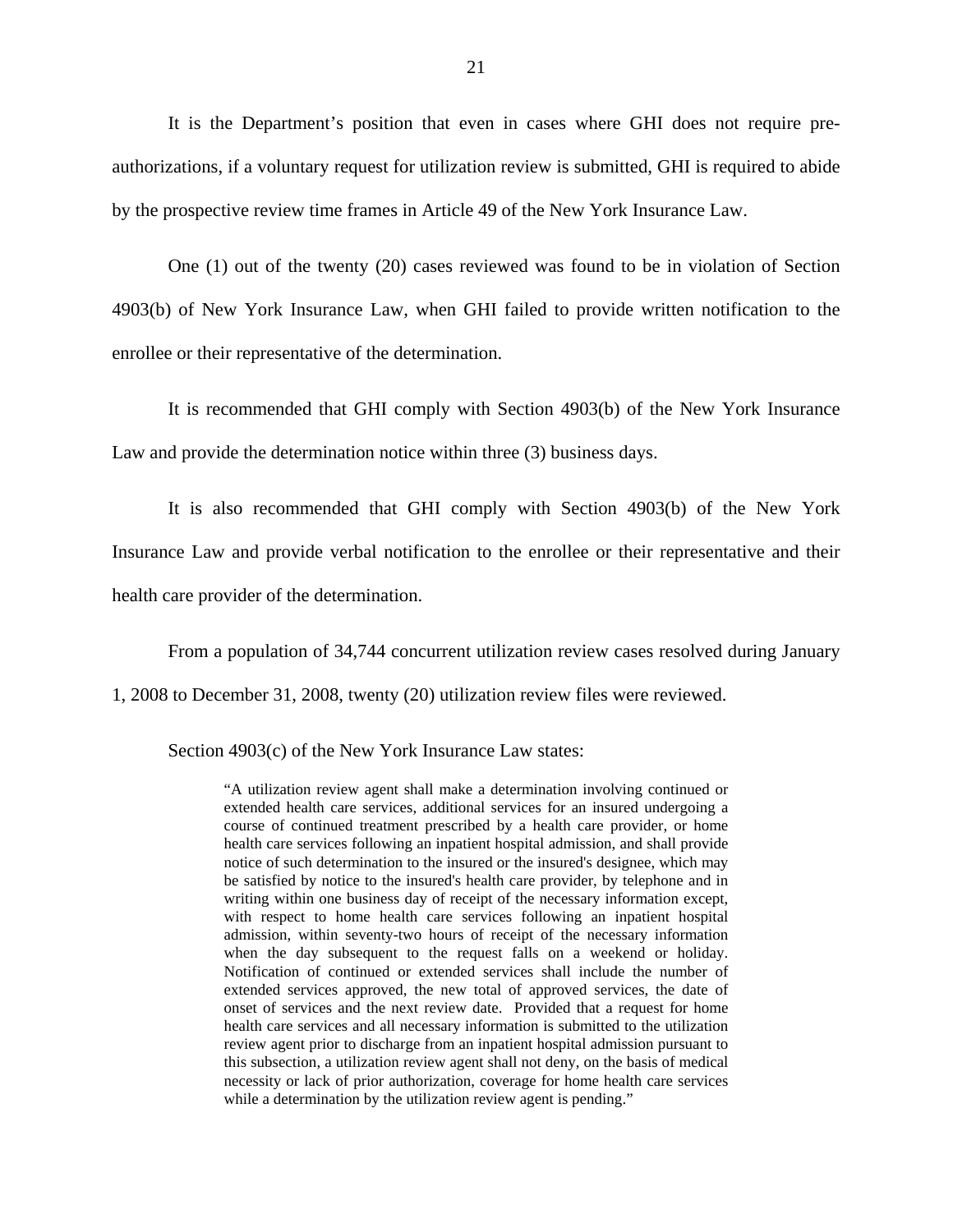<span id="page-23-0"></span>Two (2) out of the twenty (20) cases reviewed were found to be in violation of Section 4903(c) of New York Insurance Law when GHI failed to provide written notification of the determination within one (1) business day.

It is recommended that GHI comply with Section 4903(c) of the New York Insurance Law and provide written notice of determination within one (1) business day.

B. CareCore

From a population of 256,274 prospective utilization review cases resolved during January 1, 2008 to December 31, 2008, twenty-five (25) utilization review files were reviewed.

Section 4903(b) of the New York Insurance Law states:

"A utilization review agent shall make a utilization review determination involving health care services which require pre-authorization and provide notice of a determination to the insured or insured's designee and the insured's health care provider by telephone and in writing within three business day of receipt of the necessary information."

Two (2) out of the twenty-five (25) cases reviewed were found to be in violation of Section 4903(b) of the New York Insurance Law when CareCore failed to provide verbal notification to the enrollee or their representative within the allotted timeframe.

It is recommended that GHI comply with the requirements of Section 4903(b) of the New York Insurance Law and provide verbal notification to the enrollee or their representative and their health care provider of the determination within the required timeframe.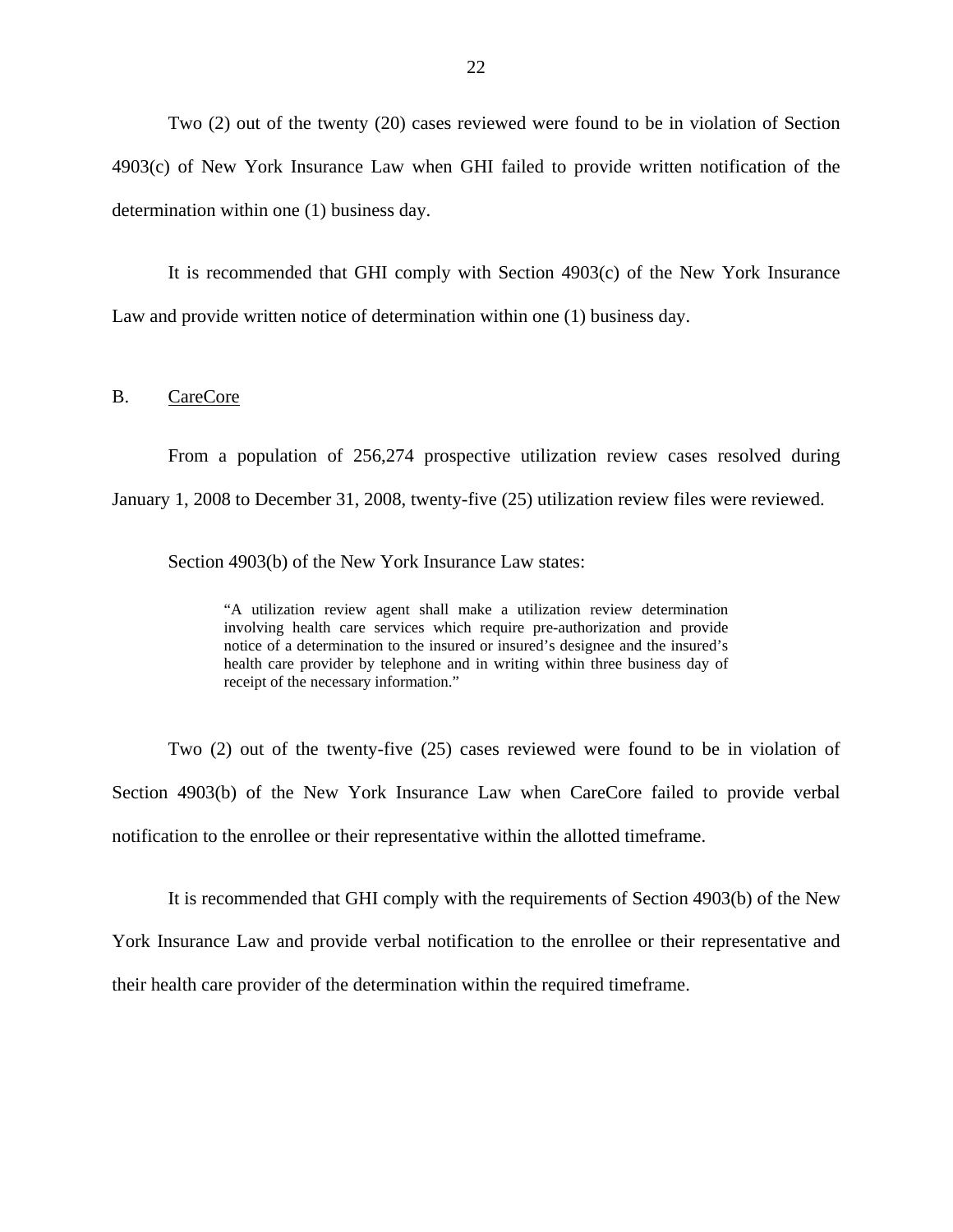## <span id="page-24-0"></span>C. Value Options

From a population of 33,839 prospective utilization review cases resolved during January 1, 2008 through December 31, 2008, fifteen (15) utilization review files were reviewed.

Section 4903(b) of the New York Insurance Law states:

"A utilization review agent shall make a utilization review determination involving health care services which require pre-authorization and provide notice of a determination to the insured or insured's designee and the insured's health care provider by telephone and in writing within three business day of receipt of the necessary information."

All fifteen (15) cases reviewed were found to be in violation of Section 4903(b) of the New York Insurance Law when Value Options failed to provide verbal notification to the enrollee or their representative and their health care provider of the determination within the allotted timeframe.

It is recommended that GHI comply with Section 4903(b) of the New York Insurance Law and provide verbal notification to the enrollee or their representative and their health care provider of the determination.

From a population of 28,285 concurrent utilization review cases resolved during January

1, 2008 through December 31, 2008, fifteen (15) utilization review files were reviewed.

Section 4903(c) of the New York Insurance Law states, in part:

"A utilization review agent shall make a determination involving continued or extended health care services, or additional services for an enrollee undergoing a course of continued treatment prescribed by a health care provider and provide notice of such determination to the enrollee or the enrollee's designee, which may be satisfied by notice to the enrollee's health care provider, by telephone and in writing within one business day of receipt of the necessary information…"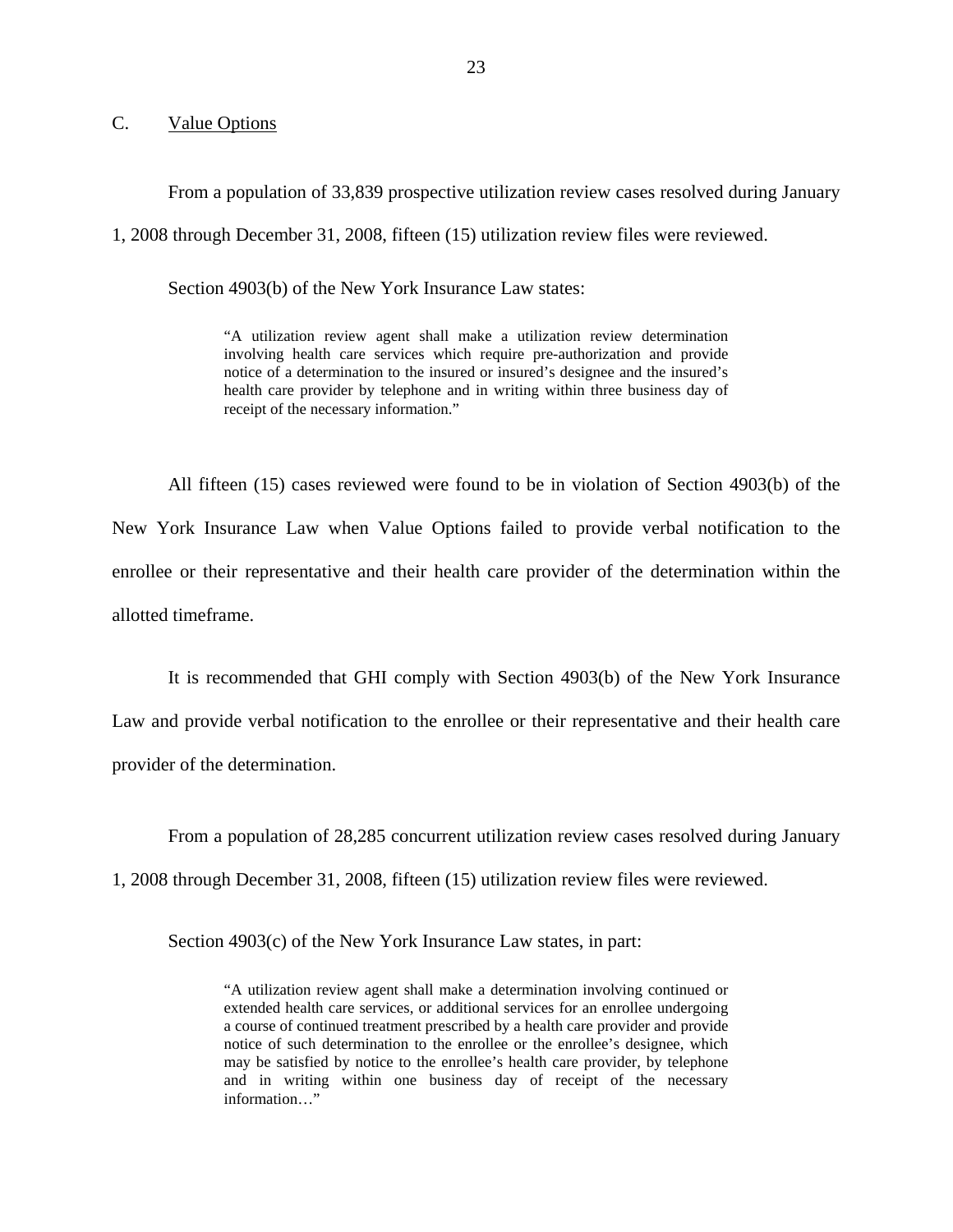Eleven (11) out of fifteen (15) cases reviewed were found to be in violation of Section 4903(3)(c) of New York Insurance Law when Value Options failed to provide verbal notification to the enrollee or their representative of the determination within the allotted timeframe.

It is recommended that GHI comply with the requirements of Section 4903(c) of the New York Insurance Law and provide verbal notification to the enrollee or their representative and their health care provider of the determination within the allotted timeframe.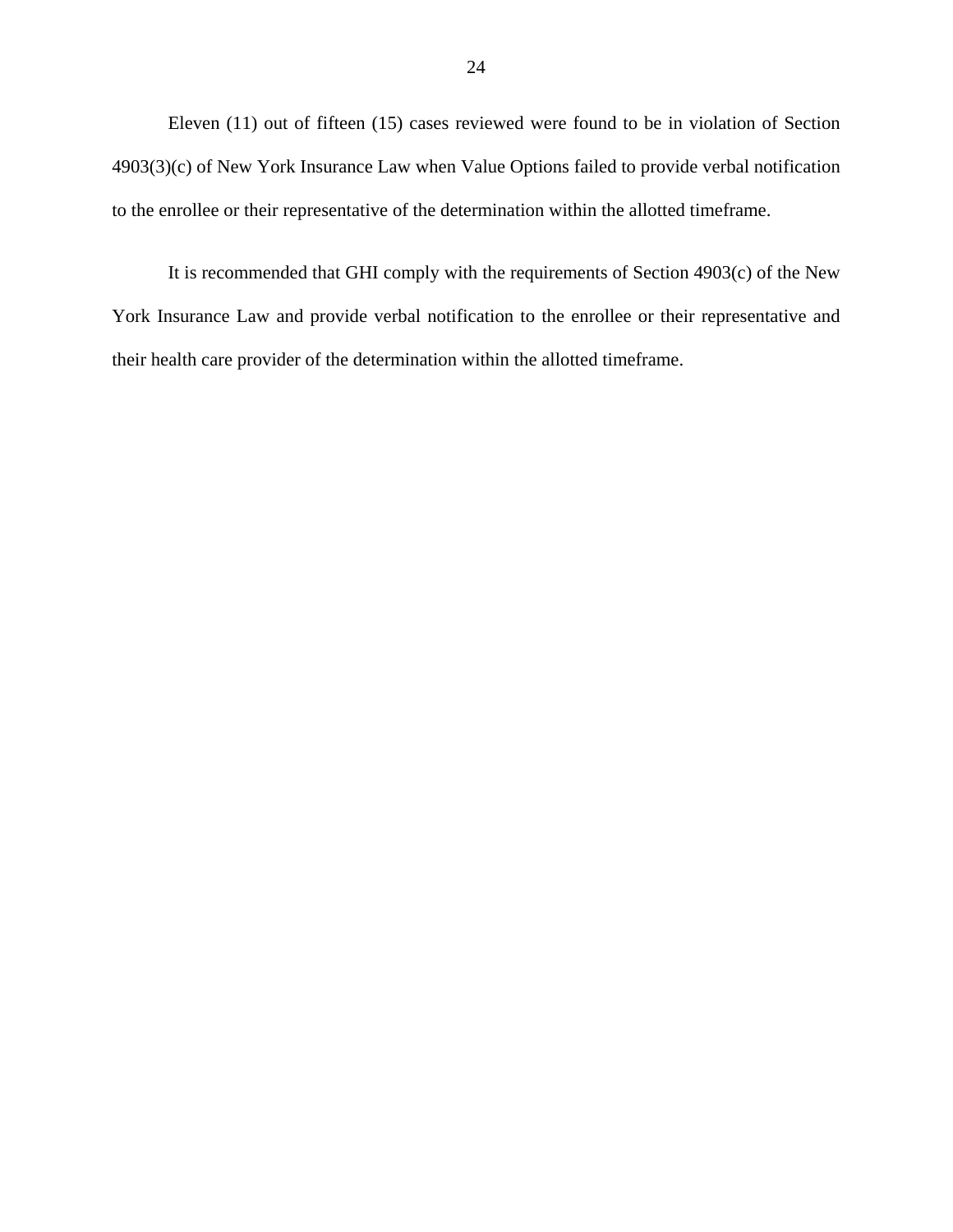#### **10. COMPLIANCE WITH PRIOR REPORT ON EXAMINATION**

<span id="page-26-0"></span>The prior report on examination as of December 31, 2003, contained twenty (20) comments and recommendations that pertained to market conduct items (page numbers refer to the prior Market Conduct report on examination):

## **ITEM NO. PAGE NO.**

#### **Claims Processing**

1. It is recommended that GHI take proactive steps to identify 25 and correct errors that may be occurring on an ongoing basis and that GHI address the causes of the errors such as providing retraining to individuals who process claims.

*GHI has complied with this recommendation.* 

2. It is recommended that GHI create procedures to ensure that 29 claims are processed within the time frames mandated by Sections 3224-a(a) and 3224-a(b) of the New York Insurance Law.

*GHI has complied with this recommendation.* 

3. It is also recommended that the Plan implement the 30 necessary procedures and training in order to ensure compliance with Sections 3224-a(a) and 3224-a(b) of the New York Insurance Law.

*GHI has complied with this recommendation.* 

4. It is also recommended that GHI comply with the 30 requirements of Section 3224-a(c) of the New York Insurance Law by calculating interest due on all claims paid after 45 days of receipt, and paying any calculated interest amount that is equal to, or in excess of two dollars.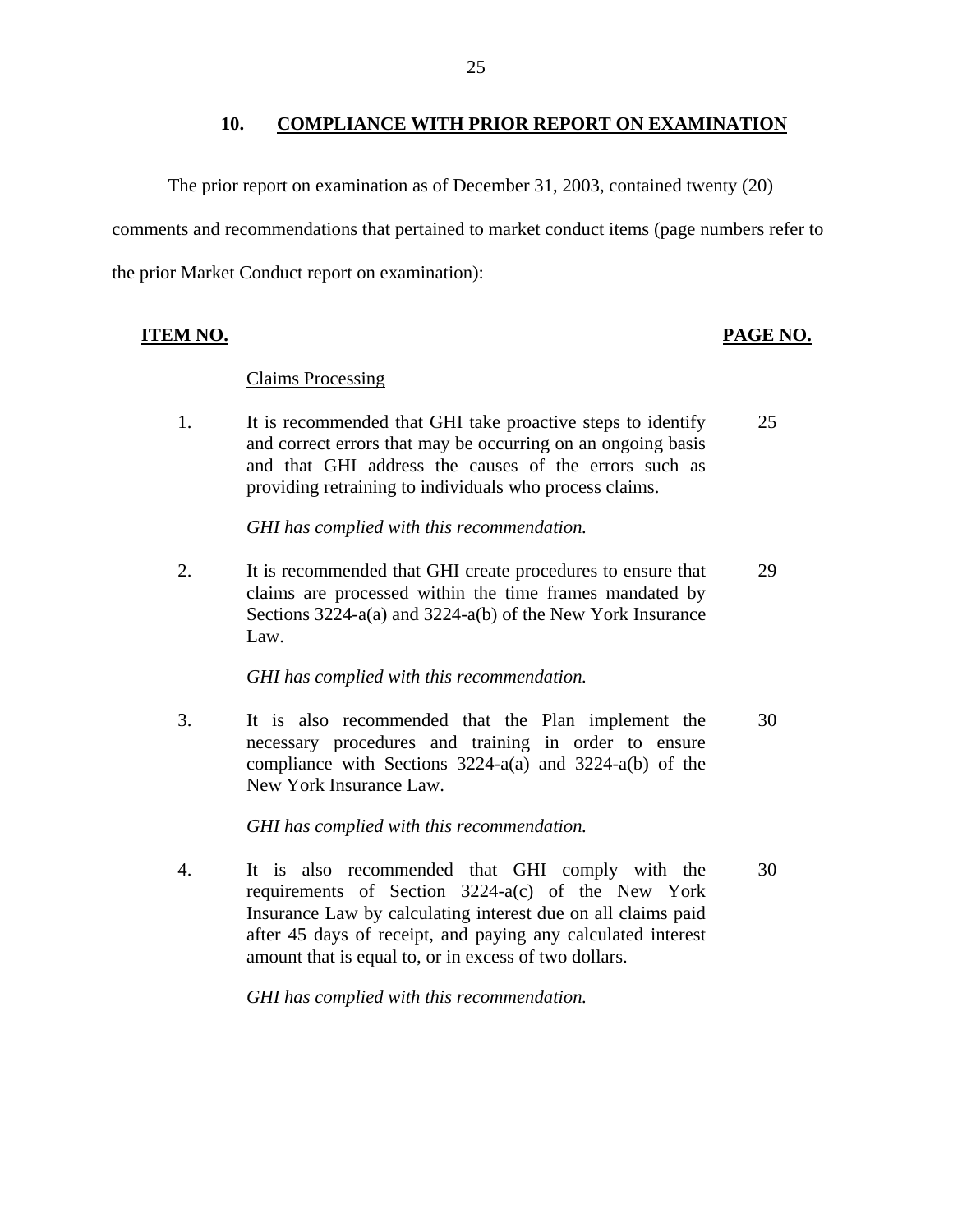#### **ITEM NO. PAGE NO. PAGE NO.**

#### Claims Processing (Cont'd)

5. It is recommended that GHI modify the denial explanation, 30 on its EOB's, in cases where GHI is not the insurance carrier

#### *GHI has complied with this recommendation*

6. It is recommended that GHI monitor and track claims that 31 were submitted as hospital claims, which were actually medical claims, in order to assure that these claims are subject to the same standards as regular medical or hospital claims.

#### *GHI has complied with this recommendation.*

#### **Ambulance Claims**

7. GHI agreed to use Ingenix data beginning November 1, 2004 32 for reimbursement of its ambulance claims. Additionally, GHI reached an agreement with the Department to re-price and adjust ambulance claims previously paid to nonparticipating providers during the period January 1, 2002 through November 30, 2004.

*GHI has complied with this recommendation.* 

#### **Record Retention**

8. It is recommended that GHI comply with the requirements of 33 Department Regulations No. 64 and No. 152 by retaining copies of all EOBs.

*GHI has complied with this recommendation.* 

9 It is recommended that GHI act in accordance with the 33 requirements of Department Regulations No. 64 and No. 152 by retaining all aspects of its claims so that the examiner can view the complete claim transaction.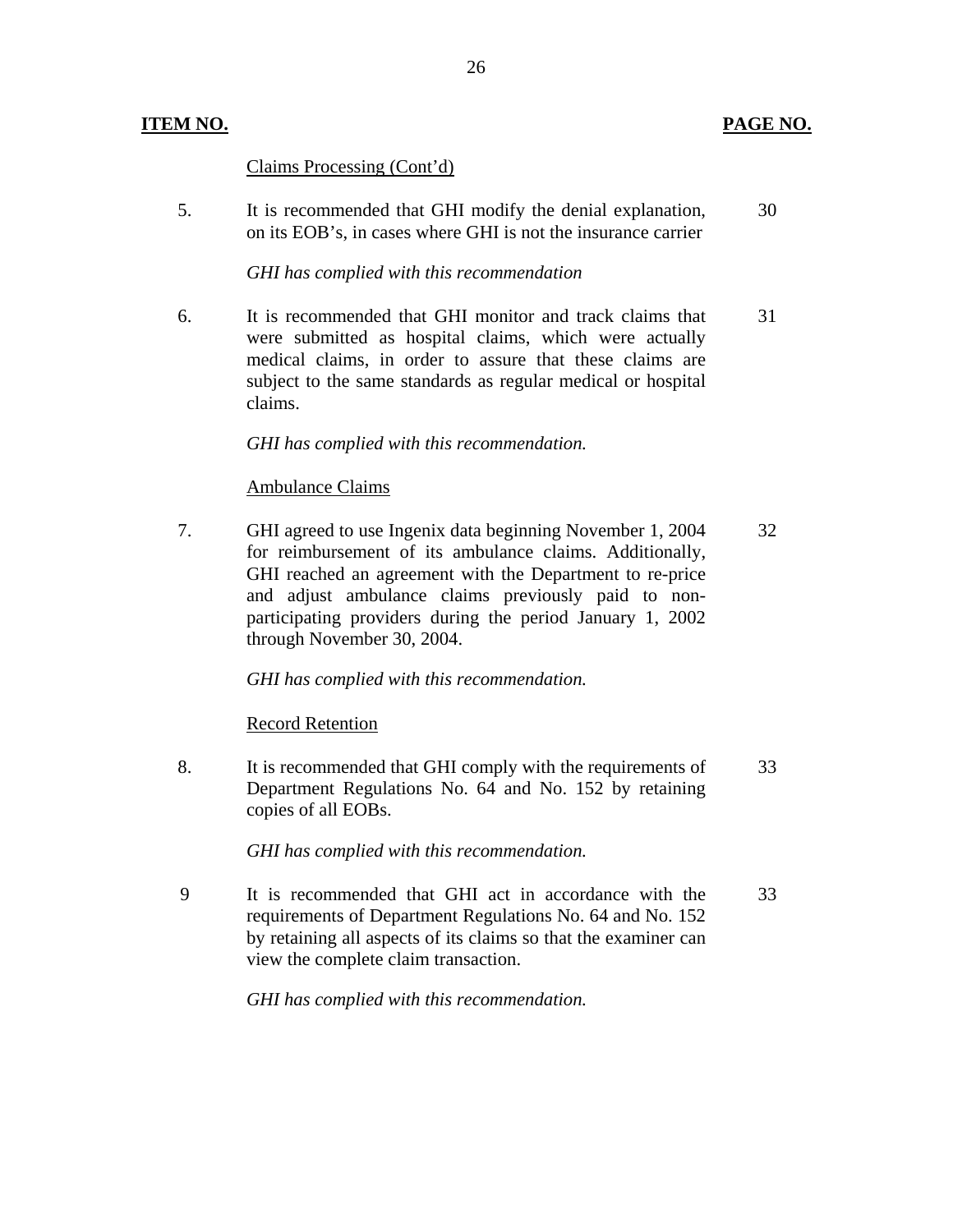#### **ITEM NO. PAGE NO. PAGE NO.**

Sales and Advertising

10. It is recommended that GHI comply with the requirements of 35 Department Regulation No. 34 when using a membership figure in its advertisements.

*GHI has complied with this recommendation.* 

11. It is recommended that GHI report the New York State 35 mental health insured members in its NY5 Exhibits of its filed Annual Supplements.

*GHI has complied with this recommendation.* 

## Underwriting, Rating, Issuance of Policy Forms and Third Party Administrators

12. It is recommended that GHI send cancellation notices to 38 policyholders in all situations in which the policy is terminated, including subscriber initiated cancellations, and that GHI assure that its cancellation notices comply with Section 4235(k) of the New York Insurance Law.

*GHI has complied with this recommendation.* 

13. It is recommended that GHI comply with the requirements of 38 Department Regulation No. 152 and assure all documents relating to cancellations, including the cancellation notice, are retained.

*GHI has complied with this recommendation.* 

14. It is recommended that GHI communicate all policies to 39 brokers/TPAs in a timely manner, and that GHI perform follow-up reviews or audits to assure that the broker/TPAs are adhering to GHI's policies and procedures.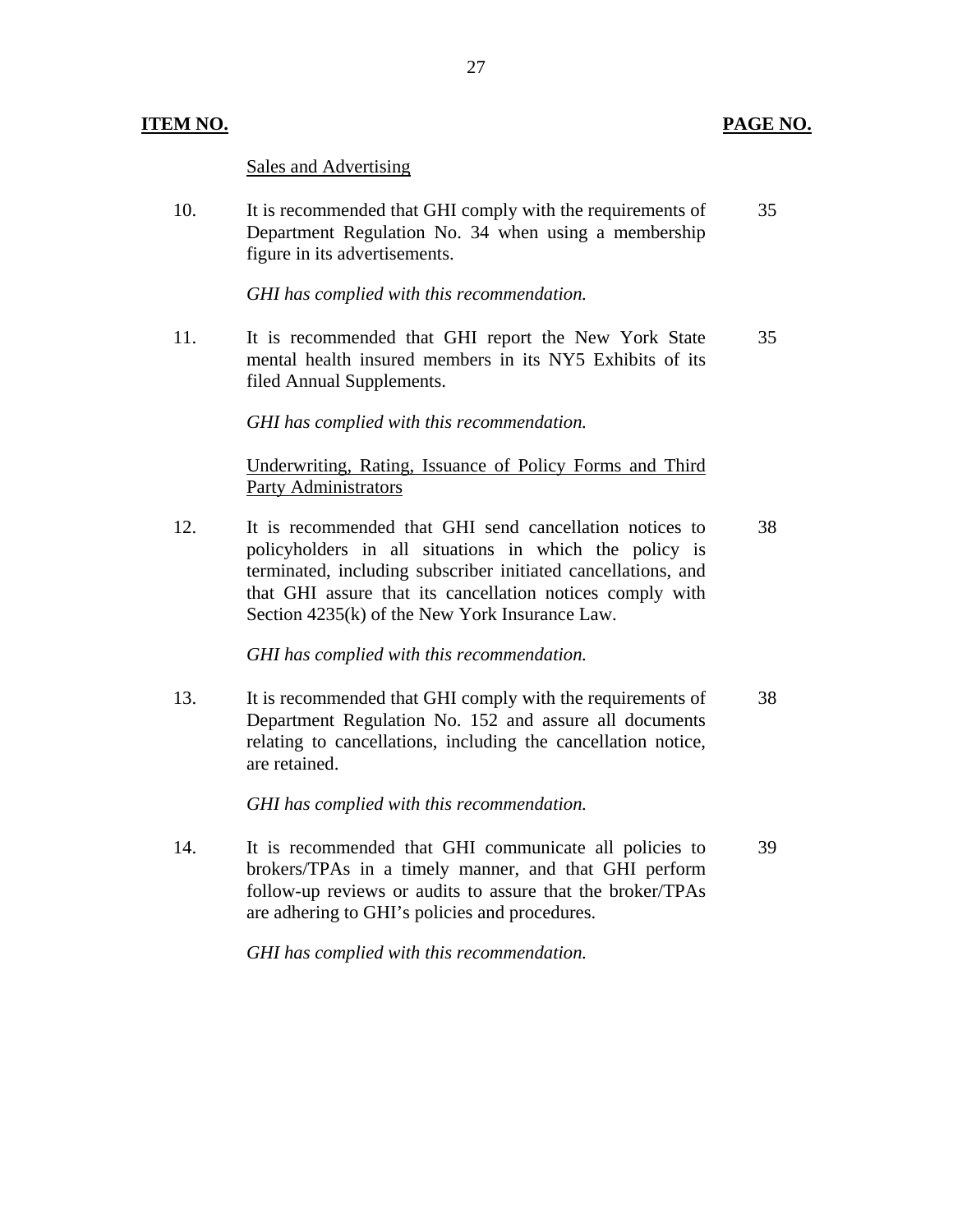#### **PAGE NO.**

Underwriting, Rating, Issuance of Policy Forms and Third Party Administrators

15. It is recommended that GHI directly oversee the activities of 39 its broker/TPA with regard to administration of small group policies and assure that the broker/TPA is performing the designated services in accordance with the New York Insurance Law and Regulation, and with GHI's policies and procedures.

*GHI has complied with this recommendation.* 

16. It is recommended that GHI ensure that its TPA be audited 39 by a CPA, on an annual basis and that GHI obtains a copy of the audit report and be made aware of any material findings.

*GHI has complied with this recommendation.* 

#### Complaints

17. It is recommended that GHI comply with the time limit 40 mandated by Section 2404 of the New York Insurance Law when responding to CSB inquiries.

> *GHI has not fully complied with this recommendation and it is repeated herein.*

18. It is recommended that GHI provide the Department's CSB 41 with correct and verifiable information when responding to complaints.

*GHI has complied with this recommendation.* 

19. It is recommended that GHI apply prior creditable coverage 42 to all eligible members. It is further recommended that GHI request additional information from the member when incomplete prior coverage information is provided on the enrollment form, rather than ignoring incomplete information.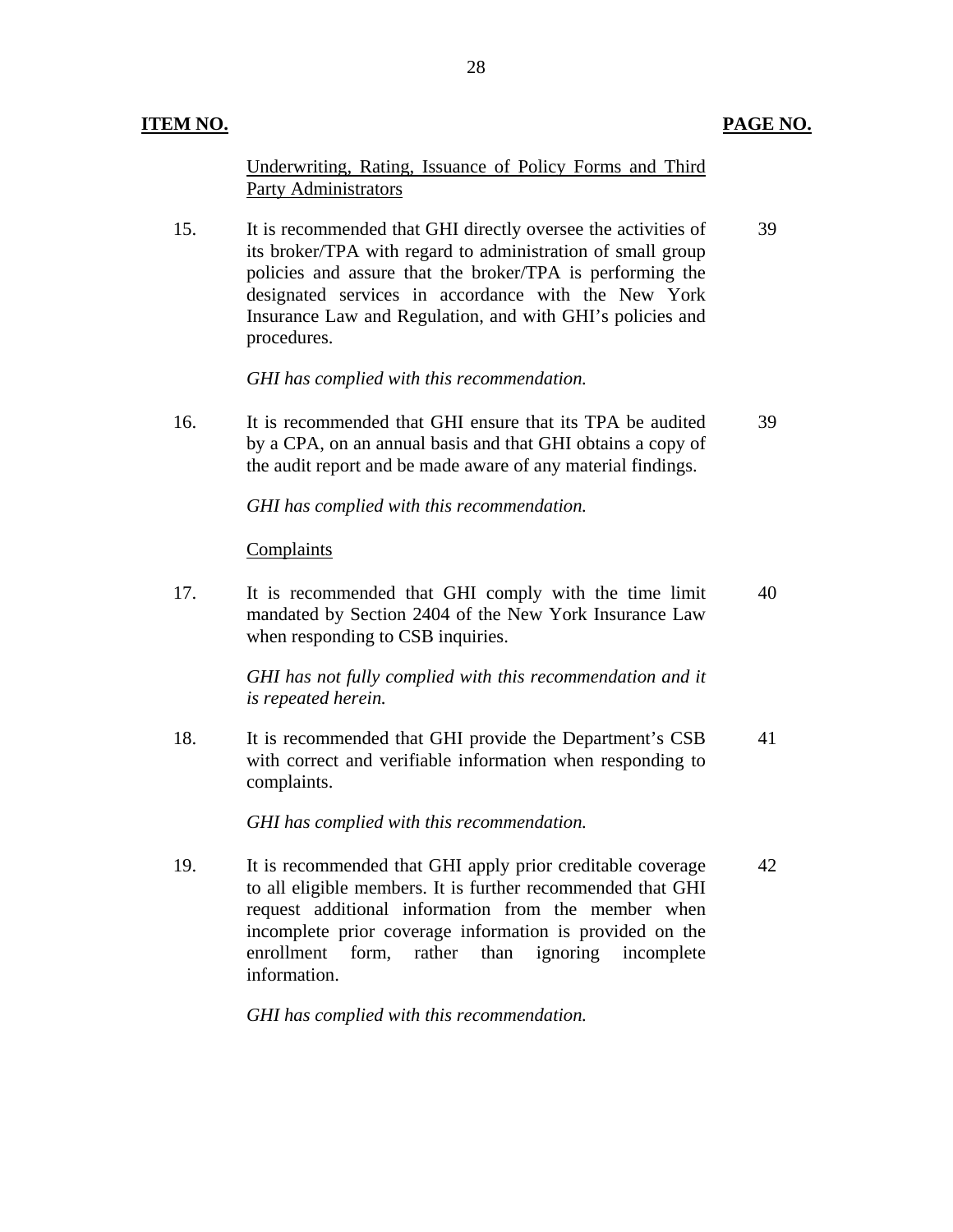## **ITEM NO. PAGE NO.**

Complaints (Cont'd.)

20. It is recommended that GHI comply with Section 4318 of the New York Insurance Law with respect to the crediting of prior creditable coverage. 43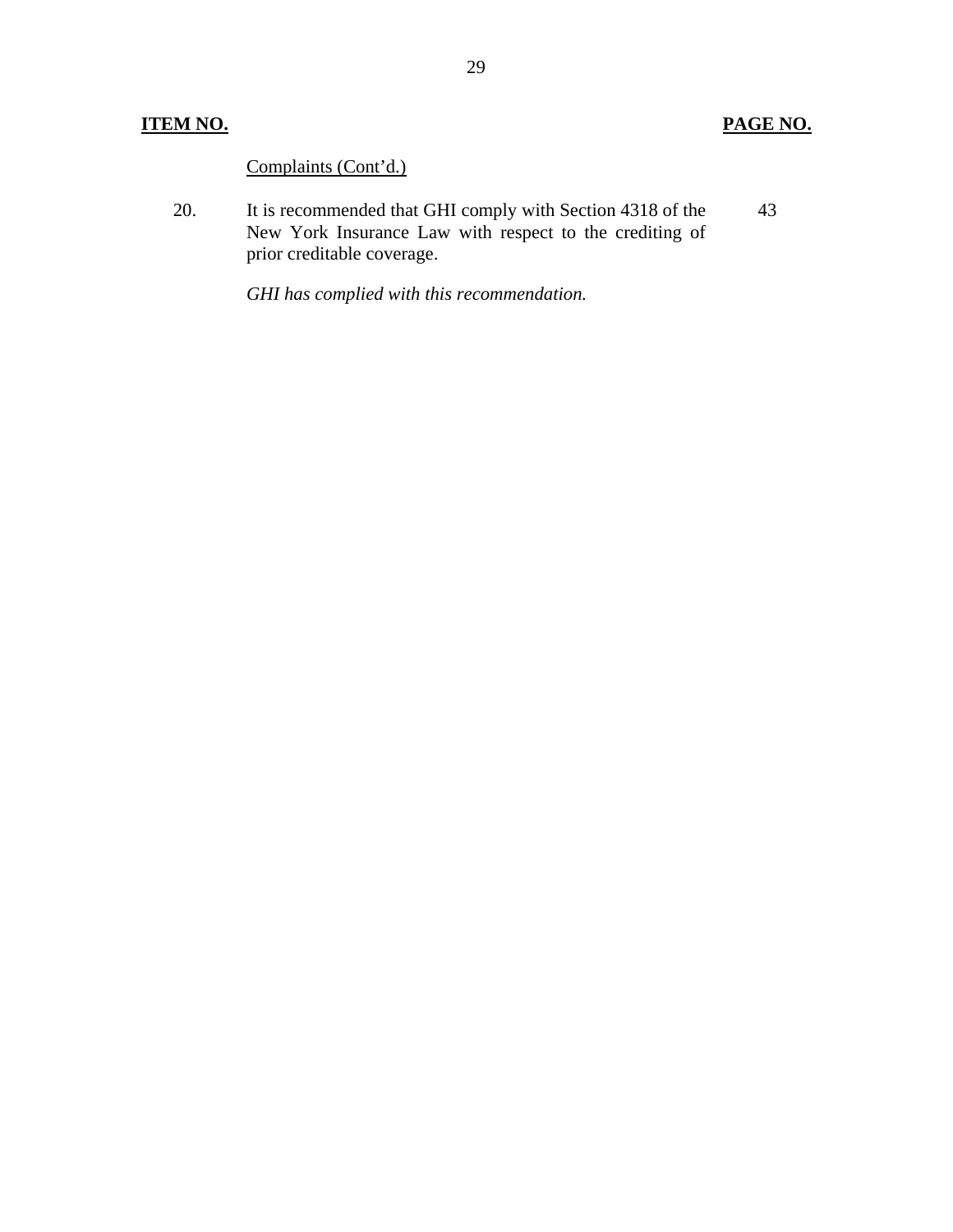## <span id="page-31-0"></span>**12. SUMMARY OF COMMENTS AND RECOMMENDATIONS**

### **ITEM PAGE NO.**

## A. **Claims Processing**

It is recommended that GHI establish procedures that 6 automatically calculate interest on non-par claims.

### B. **Timothy's Law Claims Processing**

Subsequent to the examination date, GHI reprocessed all the 6 affected Timothy's Law claims that did not involve deductibles by July 12, 2010 and those claims that involved deductibles by November 2, 2010. 96,053 claims were adjusted with a total of payment of \$[2,573,987.54,](https://2,573,987.54) of which [\\$103,803.31](https://103,803.31) was interest paid.

## C. **Prompt Pay Law**

- i. It is recommended that GHI take steps to ensure that the 10 provisions of §3224-a(a) of the New York State Insurance Law regarding the prompt payment of claims are fully implemented and complied with.
- ii. It is recommended that GHI take steps to ensure that the 10 provisions of §3224-a(b) of the New York State Insurance Law regarding the prompt payment of claims are fully implemented and complied with.
- iii. It is recommended that GHI take steps to ensure that the 11 provisions of §3224-a(c) of the New York State Insurance Law regarding the prompt payment of claims are fully implemented and complied with.

## D. **Underwriting and Rating**

i. It is recommended that GHI ensure correct rates are loaded 12 for accurate billing and charge the correct rates to its policyholders in order to comply with Section 4308(b) of the New York Insurance Law.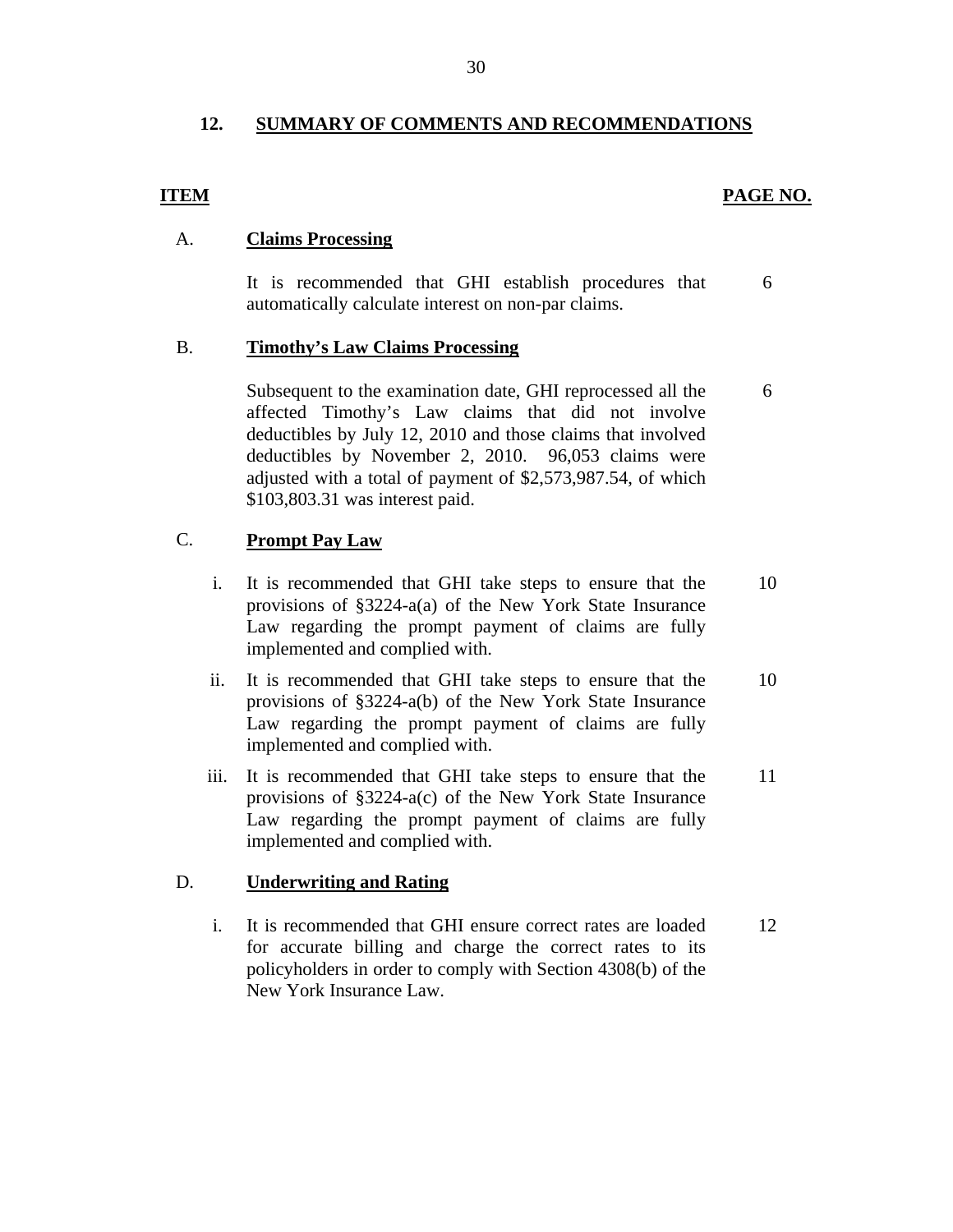## **ITEM**

## D. **Underwriting and Rating (Cont'd.)**

- ii. It is recommended that GHI comply with the provisions of Sections 4235(k) and 4235(l) of the New York Insurance Law when terminating contracts for non-payment of premium. 13
- iii. It is recommended that GHI refrain from recovering claims from providers on affected claims when the grace period is extended by GHI for a significant period beyond the thirty (30) day grace period permitting the group and the members to reasonably believe GHI has waived termination of coverage for non-payment. 13
- iv. It is further recommended that GHI comply with the provisions of Department Regulation No. 78 relative to the requirements of termination notices of group policies or contracts of accident and health insurance. 14
- v. It is recommended that GHI institute procedures to ensure that the forms on its applications are up to date and contain the correct rates. 14
- vi. It is recommended that GHI maintains documentation of its applications to comply with the record retention requirements of Department Regulation No. 152. 15

## E. **Producers**

- i. It is recommended that GHI file all termination notices with the Department when terminating agents in compliance with Section 2112(d) of the New York Insurance Law. 17
- ii. It is also recommended that GHI create a separate identifier in its system for agents whose terminations are not official, to distinguish them from agents who were officially terminated. 17
- iii. It is recommended that GHI keep its listing of appointed agents current, and terminated agents who fail to submit a copy of their renewed license for an extended period of time. 17
- iv. It is again recommended that GHI comply with Part 243.2(b)(8) of Department Regulation No. 152 by keeping its check request records for at least 6 years from creation. 18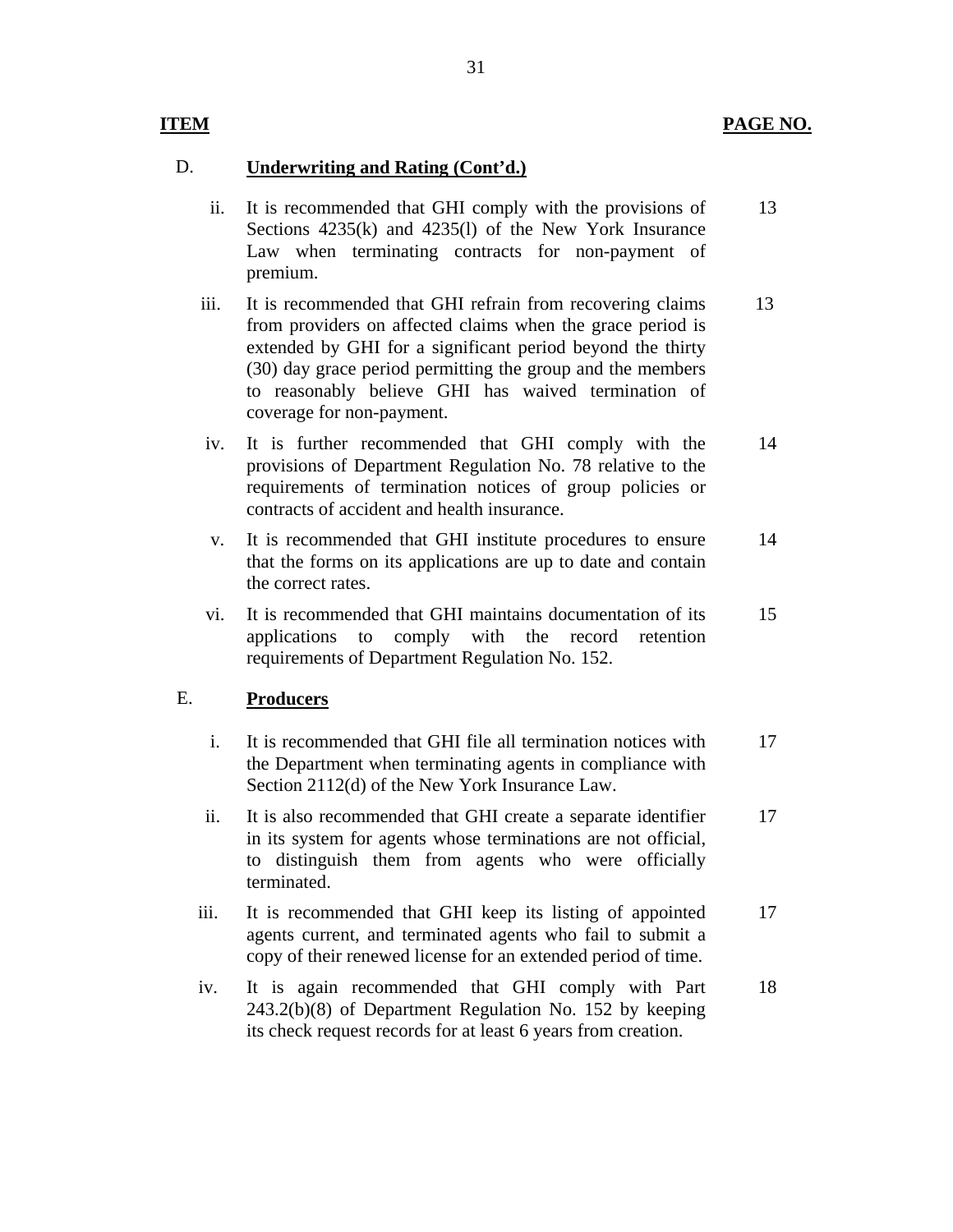## **ITEM**

## F. **Complaints**

It is recommended that GHI respond to the Department within fifteen business days in order to comply with the requirements of Section 2404 of the New York Insurance Law. 18

## G. **Grievances**

It is recommended that GHI comply with its Grievance procedures and acknowledge all filed Grievances, in writing, within fifteen (15) business days. 19

## H. **Utilization Review and Appeals**

- i. It is recommended that GHI comply with Section 4903(b) of the New York Insurance Law and provide the determination notice within three (3) business days. 21
- ii. It is also recommended that GHI comply with Section 4903(b) of the New York Insurance Law and provide verbal notification to the enrollee or their representative and their health care provider of the determination. 21
- iii. It is recommended that GHI comply with Section 4903(c) of the New York Insurance Law and provide written notice of determination within one (1) business day. 22
- iv. It is recommended that GHI comply with the requirements of Section 4903(b) of the New York Insurance Law and provide verbal notification to the enrollee or their representative and their health care provider of the determination within the required timeframe. 22
- v. It is recommended that GHI comply with Section 4903(b) of the New York Insurance Law and provide verbal notification to the enrollee or their representative and their health care provider of the determination. 23
- vi. It is recommended that GHI comply with the requirements of Section 4903(c) of the New York Insurance Law and provide verbal notification to the enrollee or their representative and their health care provider of the determination within the allotted timeframe. 24